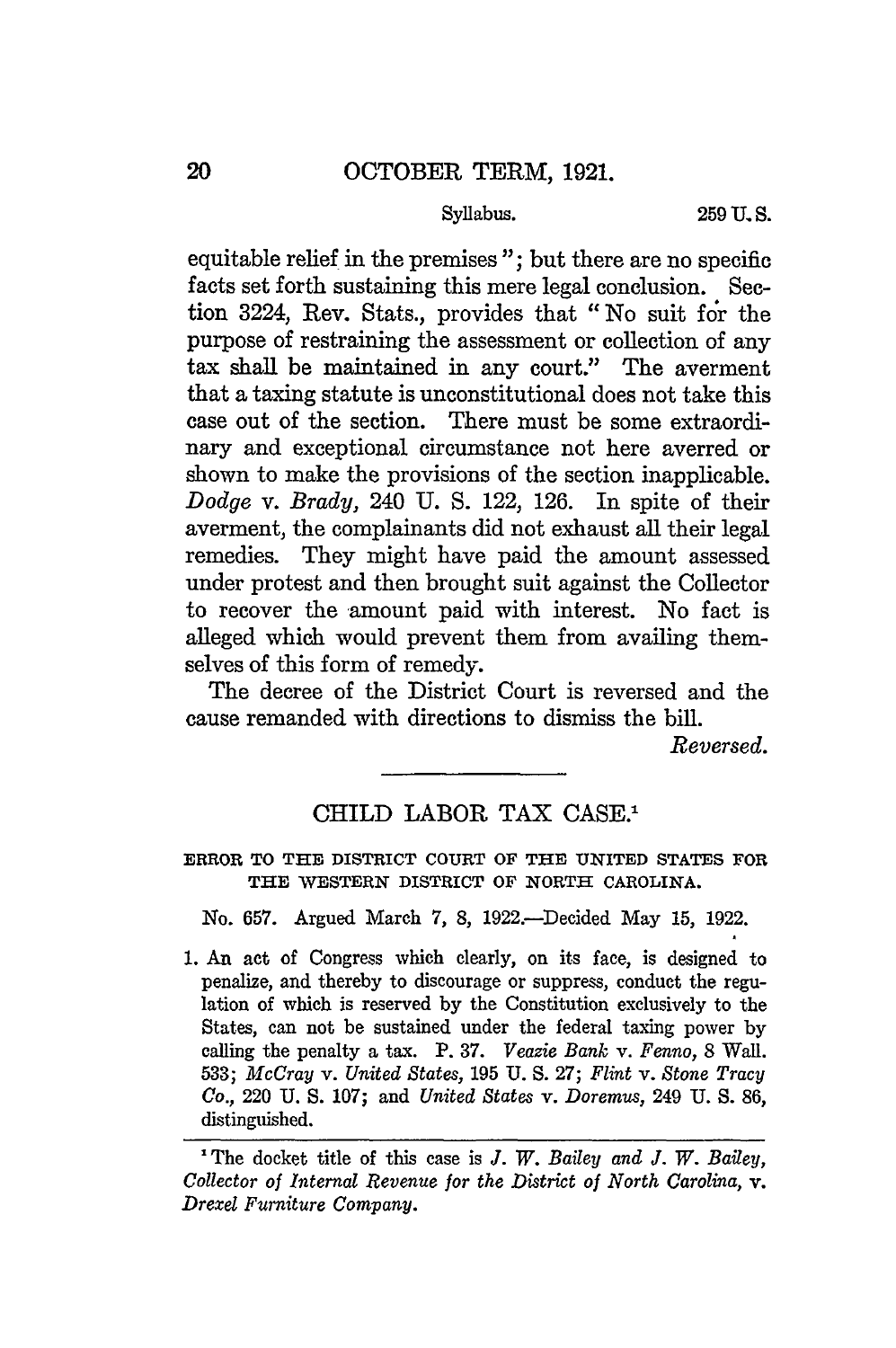### 20. Argument for Plaintiff in Error.

2. Title XII of the Revenue Act of February 24, 1919, **c.** 18, 40 Stat. 1138, entitled "Tax on Employment of Child Labor," provides that any person operating (a) any mine or quarry in which children under the age of sixteen years have been employed or permitted to work during any portion of the taxable year, or **(b)** any mill, cannery, workshop or factory in which children under the age of fourteen years have been employed or permitted to work, or children between the ages of fourteen and sixteen have been employed or permitted to work more than eight hours in any day, or more than six days in any week, or after 7 o'clock P. M. or before 6 o'clock A. M., during any portion of the taxable year, shall pay for such taxable year an excise equivalent to ten per cent. of the entire net profits received or accrued for such year from the sale or disposition of the product of his mine or other establishment; but relieves from liability one who employs a child believing him to be above the specified ages, relying on a certificate issued under authority of a board consisting of the Secretary of the Treasury, the Commissioner of Internal Revenue and the Secretary of Labor, or under the laws of a State designated by them. Provision is made for inspection of the mines, etc., by or under authority of the Commissioner of Internal Revenue, or by or under authority of the Secretary of Labor upon request of the Commissioner, and obstruction of such inspections is made punishable by fine and imprisonment. *Held* unconstitutional. P. 34. 276 Fed. 452, affirmed.

ERROR to a judgment of the District Court for the plaintiff in an action against an internal revenue collector to recover the amount of a tax previously paid under protest.

*Mr. Solicitor General Beck,* with whom *Mr. Robert P. Reeder,* Special Assistant to the Attorney General, was on the brief, for plaintiff in error.

I. Congress has described this as a tax, and whether constitutional or otherwise by reason of its incidences, it is nevertheless an excise tax. It may not be easy to draw a line of demarcation between a penalty and a tax, but the line of demarcation seems to be that, where the statute prohibits the doing of an act and as a sanction imposes a pecuniary punishment for violating the act, then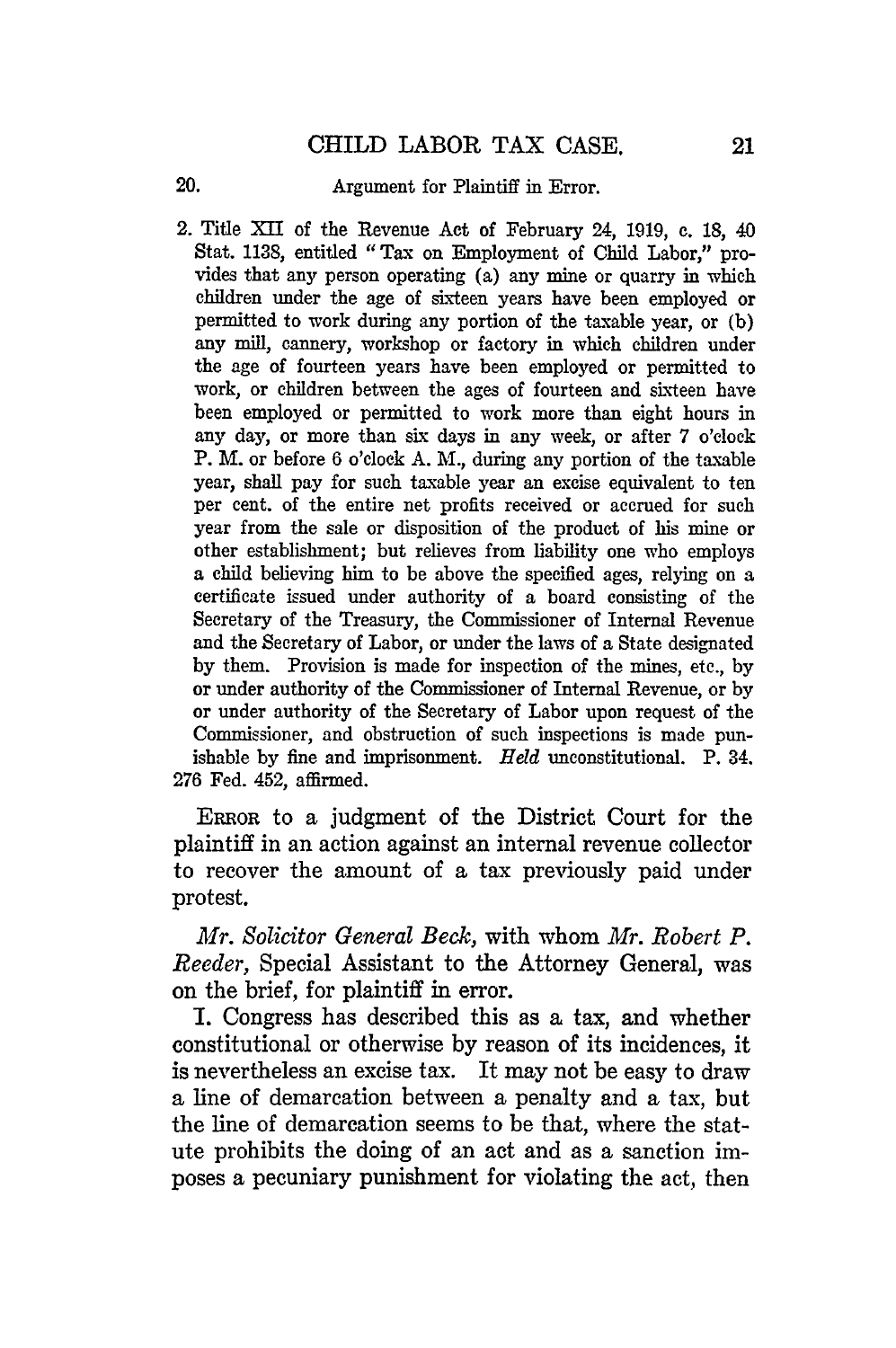# Argument for Plaintiff in Error. **259 U. S.**

it is a penalty, and not a tax at all; but, where the thing done is not prohibited, but, with respect to the privilege of doing it, an excise tax is imposed, it is none the less a tax, even though it be, in its practical results, prohibitive.

The Child Labor Law does not pretend to, and does not in fact, prohibit the employment of child labor. If a manufacturer desires to employ such labor, he is free to do so; but, if he does so, he must pay an excise tax for the privilege. Where the excise tax is prohibitive in amount, there may be little practical difference between such an excise tax and a penal prohibition; but, theoretically, they are different exercises of governmental power.

**II.** *Hammer* v. *Dagenhart,* 247 **U. S. 251,** does not rule this case. While the federal commercial power only relates to interstate and foreign commerce, the taxing power comprehends all taxable objects, whether interstate or intrastate.

The *License Tax Cases,* **5** Wall. 462, are analogous to the present case. The court there conceded that "Congress has no power of regulation nor any direct control" over the domestic trade of a State, "except such as is strictly incidental to the exercise of powers clearly granted to the legislature," **5** Wall. 470, 471; but nevertheless sustained the power to impose an excise upon the sale of liquor wherever the sale was permitted.

**So,** also, the question whether child labor may be employed or not is a matter for the determination of the States. But the tax law in the instant case does not regulate the internal affairs of the States any more than did the taxing statute sustained in the *License Tax Cases.* It does not prohibit child labor. It merely requires the manufacturer who employs child labor to pay a tax not imposed upon one who does not employ child labor. Certainly Congress may select the subjects of taxation.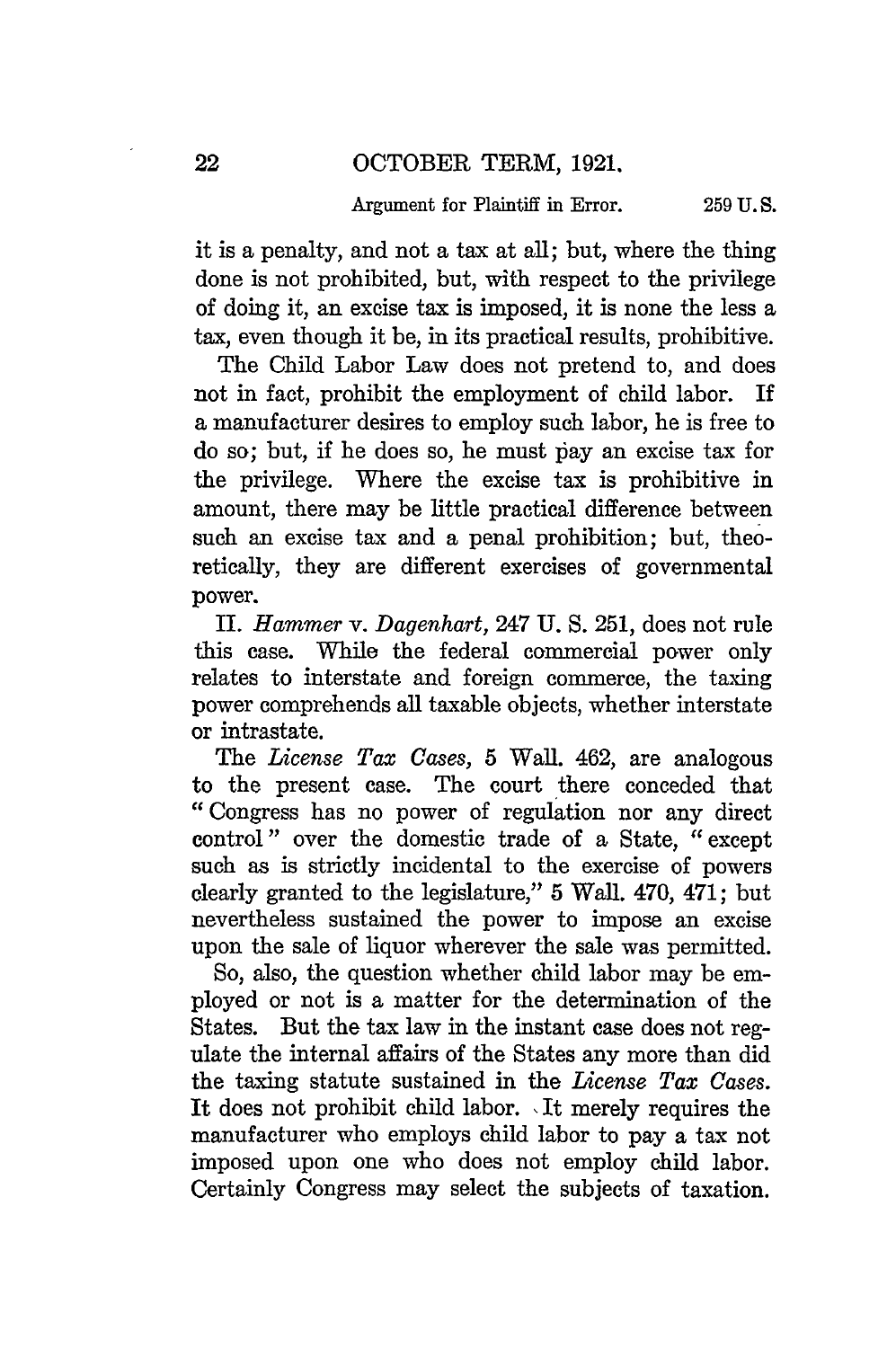III. Subject only to limitations named in the Constitution, the power of Congress to tax may be exercised at discretion.

"The power of Congress to tax is a very extensive power. It is given in the Constitution, with only one exception and only two qualifications. Congress cannot tax exports, and it must impose direct taxes **by** the rule of apportionment and indirect taxes **by** the rule of uniformity. Thus limited, and thus only, it reaches every subject, and may be exercised at discretion." *License Tax Cases,* **5** Wall. 462, 471. The court has repeatedly taken the same position in other cases. *Flint v. Stone Tracy Co.,* 220 **U. S. 107, 153,** 154; *United States v. Doremus,* 249 **U. S. 86, 93,** 94; *Nicol v. Ames,* **173 U. S.** 509, 519; *McCray v. United States,* **195 U. S.** 27, 57-62.

While the Federal Government may not tax the governmental agencies of the States, it may tax the nongovernmental activities of the people of the States. *Veazie Bank v. Fenno,* **8** Wall. 533; *Choctaw, 0. & G.* R. *R. Co. v. Mackey,* 256 U. **S.** 531, 536, 537; *South Carolina* v. *United States,* 199 U. S. 437.

When a State adopts a law the necessary effect of which is to exercise a power granted by the Constitution to the Federal Government, it must follow that the act is void. But, as pointed out in *McCray v. United States,* 195 U. S. 27, 60, this is due to the paramount nature of the Constitution. Under Art. VI, where there is any conflict between state and federal activity, the Federal Government is supreme. Where Congress in exerting its power to levy taxes deals with a subject which might also be regulated by the police power of the State, the federal statute is not nullified by any power which the State might otherwise possess.

IV. The power to lay taxes is not limited to the raising of revenue. Story, Const., § 973. See also § 965.

Taxes have rarely, if ever, been levied solely with reference to fiscal necessities. From time out of mind the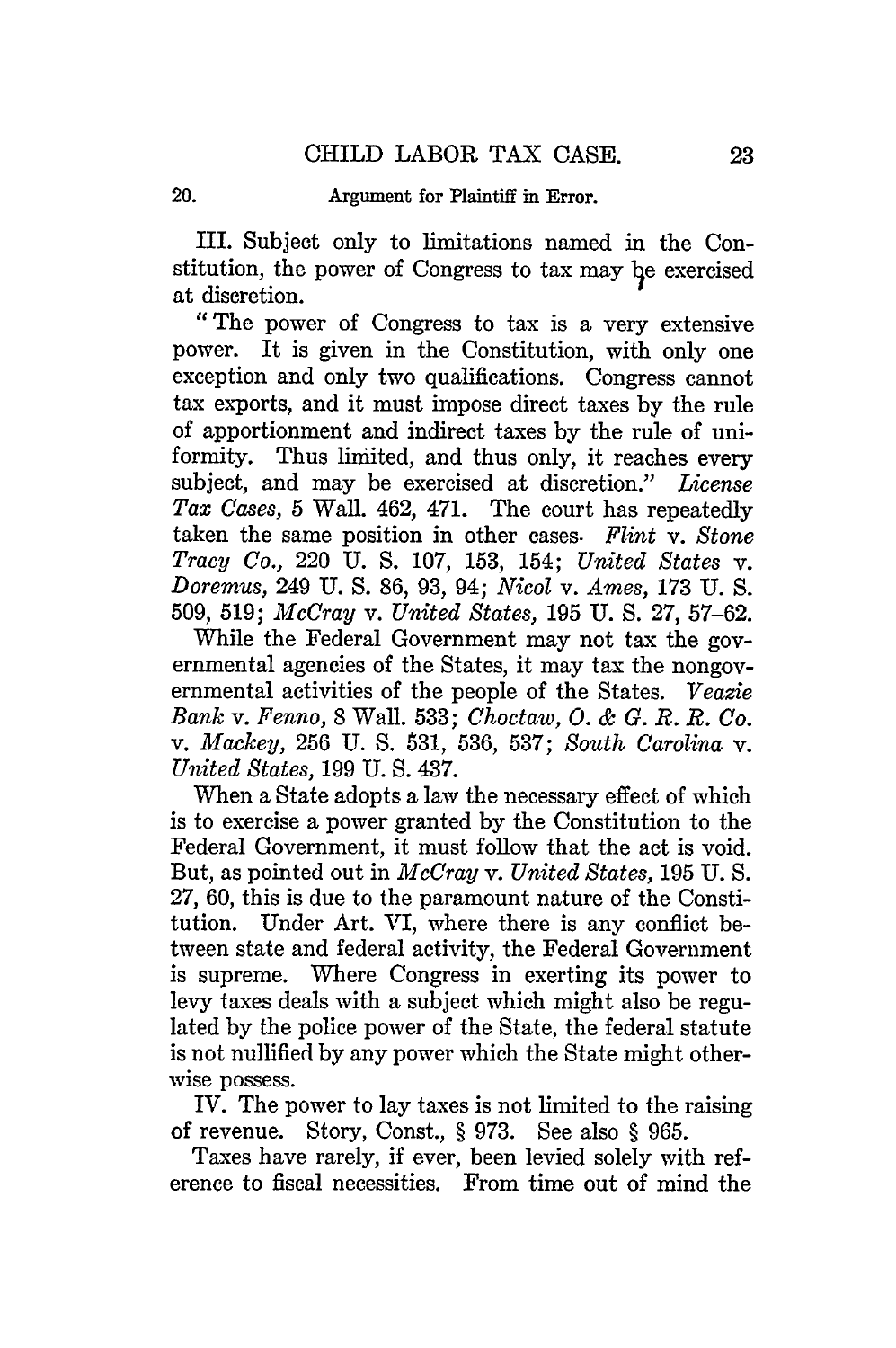# 24 OCTOBER TERM, **1921.**

#### Argument for Plaintiff in Error. **259 V. S.**

body that imposed taxes has considered all the varying influences upon the public welfare that such a levy would incidentally entail, and frequently the social, economic or moral effect of the tax is a far more influential consideration with the legislature than the mere question of revenue. It has always been true that in levying taxes Congress has taken into consideration matters that are beyond the scope of federal authority. From the beginning, import duties, and at times internal taxes, have been levied in order to accomplish ends, sometimes moral and sometimes economic; which were in themselves not within the scope of federal power.

Thus, when liquor was a permissible commodity, it was always recognized that to impose heavy excise taxes upon its sale accomplished a moral purpose, and yet, until the Eighteenth Amendment, the morality of drinking was not a question with which the Federal Government had any concern.

And, in *McCray* v. *United States,* 195 U. S. 27, where it may be supposed that Congress had sought to attain an economic end by means of a taxing statute, this court refused to declare the legislation unconstitutional.

Well-known examples of the use of the taxing power in connection with social or economic ends are the protective tariff system; the tax on foreign-built yachts, *Billings v. United States,* 232 U. S. 261; on notes of state banks, *Veazie Bank* v. *Fenno,* 8 Wall. 533; on importation of alien passengers, *Head Money Cases,* 112 U. S. 580; graduation of taxes, *Magoun* v. *Bank,* 170 U. S. 283; *Knowlton v. Moore,* 178 U. *S.* 41; *Brushaber* v. *Union Pacific R. R. Co.,* 240 U. S. 1; on oleomargarine, *In re Kollock,* 165 U. S. 526; *McCray v. United States,* 195 U. S. 27; on sugar refiners, *American Sugar Refining Co. v. Louisiana,* 179 U. S. 89. Well-known uses of the power in connection with moral ends are taxes on dealers in liquors and lottery tickets, *License Tax Cases,* 5 Wall.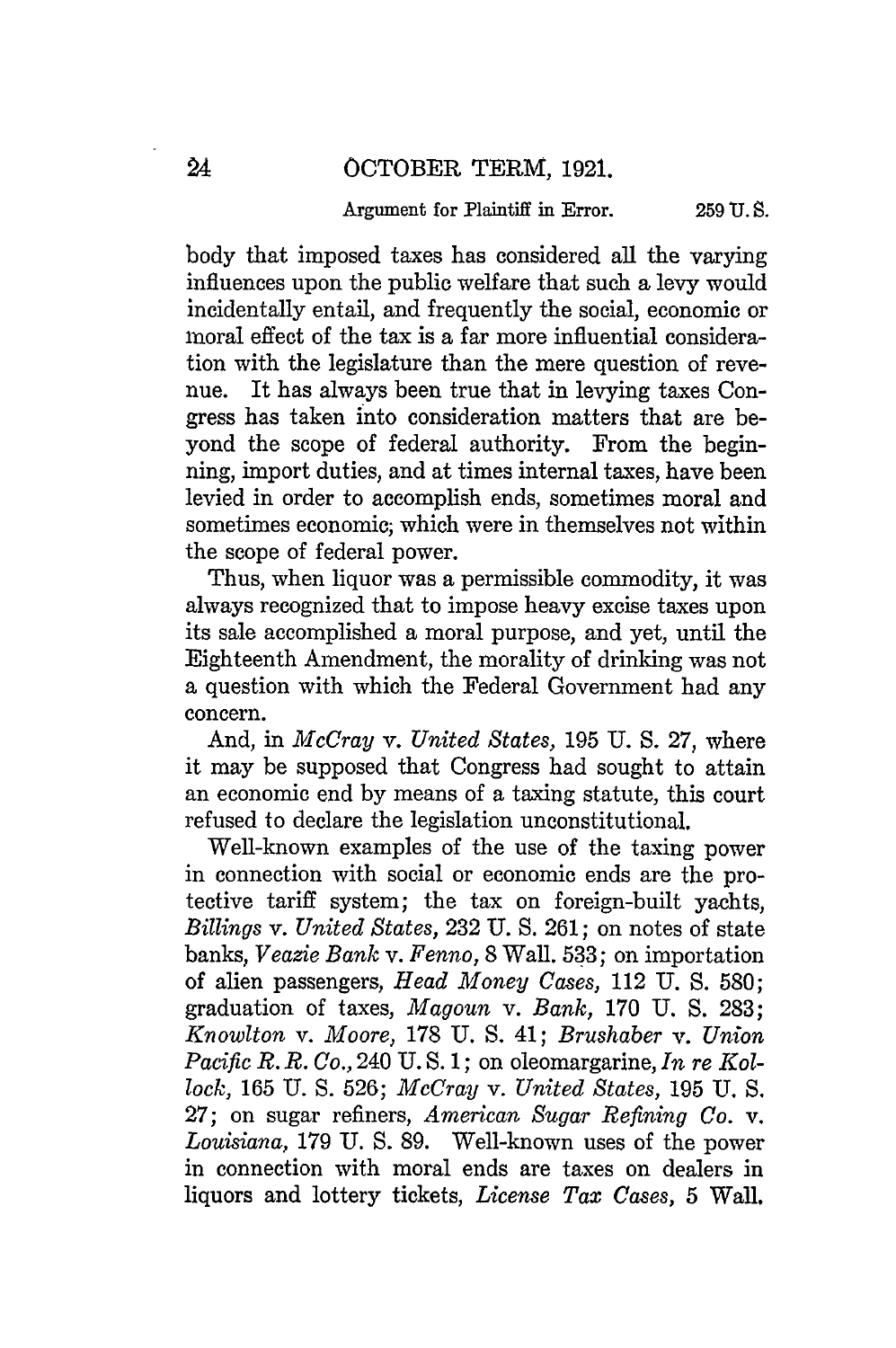462; on dealers in narcotic drugs, *United States v. Doremus,* 249 U. **S.** 86.

V. The motive of Congress is immaterial. *Veazie Bank* v. *Fenno,* 8 Wall. 533, 548; *Chinese Exclusion Case,* 130 **U.** S. 581, 602, 603; *McCray v. United States,* 195 U. S. 27, 54, 56; *Smith v. Kansas City Title & Trust Co.,* 255 U. S. 180.

This court is powerless to say judicially that the motive of Congress in levying the tax under consideration was not to impose a tax, but to regulate child labor. Moreover, if, in levying the tax upon manufacturers that employ child labor, Congress did so with a recognition that such a tax might result in no revenue at all, and virtually prohibit the employment of child labor, such purpose, while it may be politically anti-constitutional, in the sense that it may indirectly and incidentally regulate a matter otherwise within the discretion of the States, yet it is not juridically unconstitutional, because it is an exercise of an undoubted power to impose a tax; and the motives and objectives of the tax are within that broad field of political discretion into which the judiciary is powerless to enter. To use Madison's phrase, it is an "extra-judicial" question and as such beyond the power of the court.

Such an excise is not expressly prohibited, and, as it does raise revenue, if a manufacturer exercises his undoubted right to employ child labor, it, in the language of Chief Justice Marshall in *McCulloch v. Maryland,* 4 Wheat. 316, 423, "is really calculated to effect any [one] of the objects intrusted to the Government." Certainly such a case falls expressly within the doctrine announced in *McCray v. United States, supra,* that this court will not restrain the exercise of lawful power on the assumption that a wrongful purpose or motive has caused the power to be exerted.

We do not concede that no fiscal reason can be assigned which justifies the Child Labor Law as a revenue meas-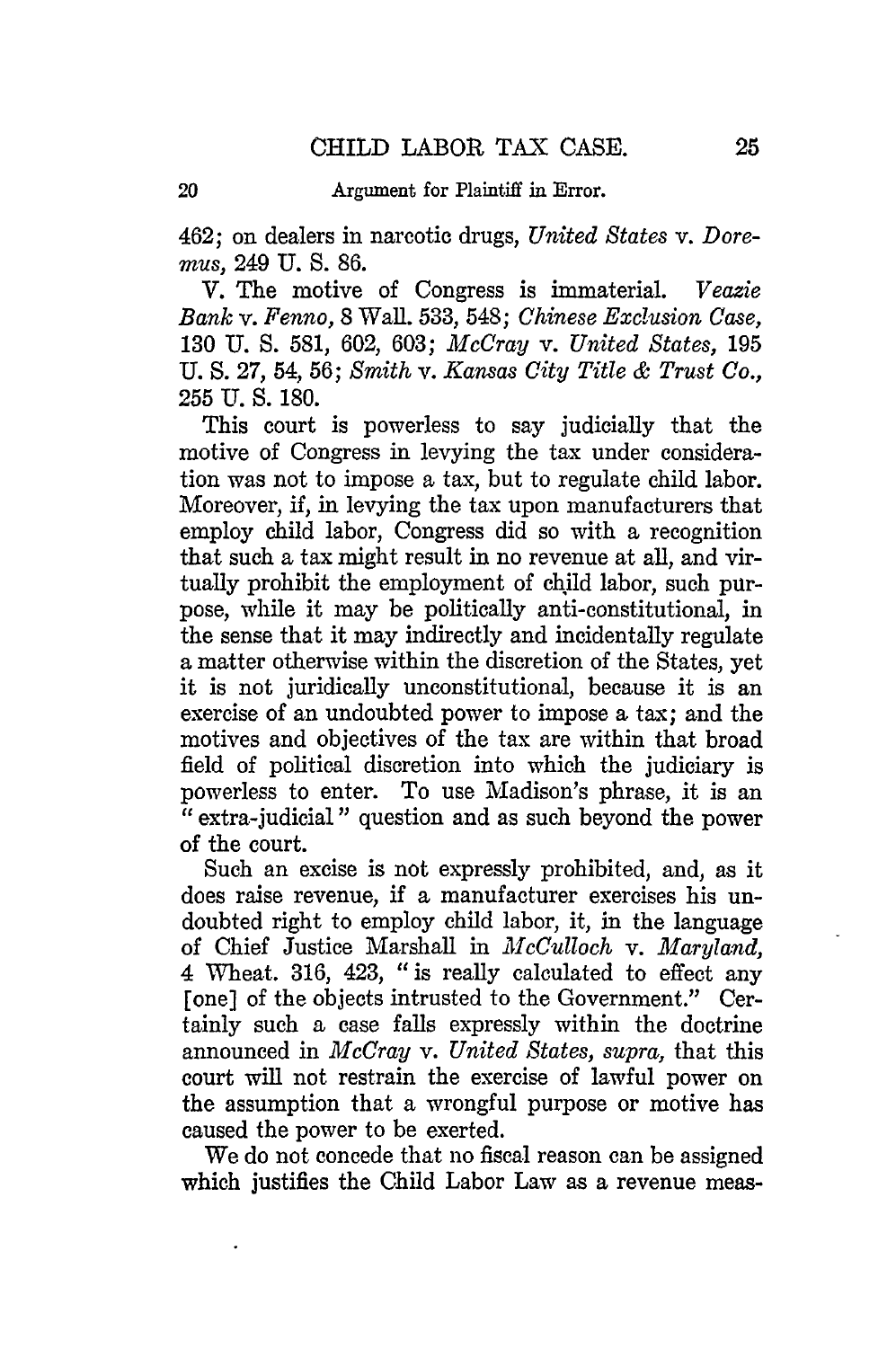### Argument for Plaintiff in Error. **259 U. S.**

ure. It is notorious that child labor is cheap labor, and this being so, Congress may have considered this privilege of cheaper production as a fiscal reason for **the** tax.

However, if this court is empowered to consider the motive of Congress, then the contention that the dominant motive was to make the employment of child labor expensive **by** reason of added taxation is not unreasonable.

If so, it is not the first time in the history of taxation that taxes have been imposed for other than fiscal purposes. The question is, not what the motive of Congress is, but does this statute impose an excise tax; and, if so, whether the imposition of such a tax has been forbidden **by** the Constitution?

Certainly **by** no express prohibition, and it remains to inquire whether it is **by** an implied prohibition.'

The doctrine of implied powers is a natural and necessary one; but the doctrine of implied limitations is one for which there is little countenance in either the text of the Constitution or its judicial interpretation.

Few, if any implied limitations upon expressly delegated powers have ever had the sanction of this court. The greatest of all was that which was recognized in *McCulloch* v. *Maryland,* and it is the only implied limitation upon the taxing power, and it was decided from an obvious and imperative necessity, for neither the Federal Government nor the constituent States could possibly continue to exist if either had the power to tax the agencies of the other out of existence.

With this exception, however, this court has said repeatedly that the power to tax is only restricted by the express prohibitions of the Constitution, and none can be implied where, as in the instant case, they depend upon a question of fact, viz, the motive for the exercise of the delegated power.

VI. In considering this question of invalidating the exercise of a delegated power by reason of its assumed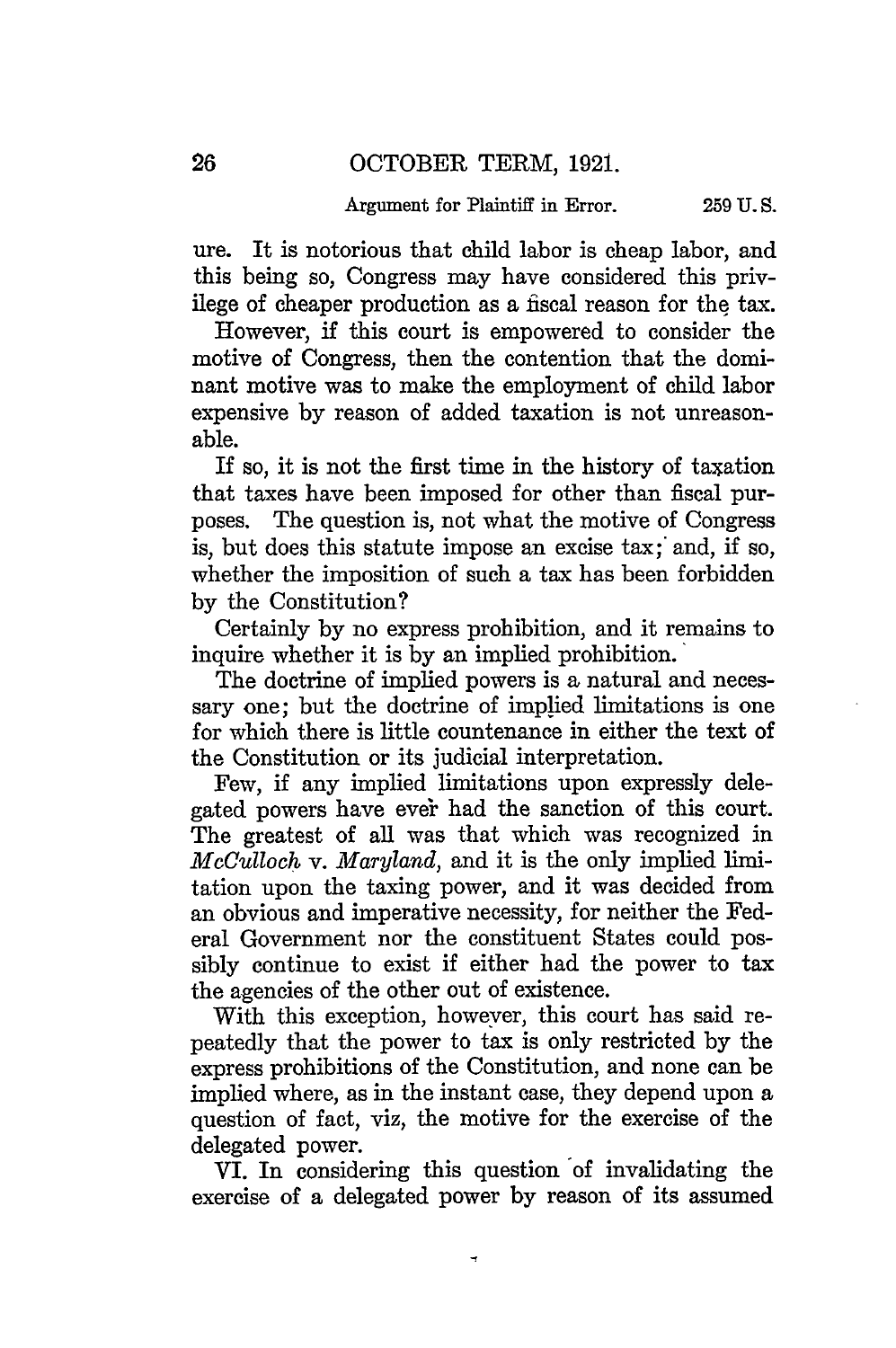# 20. Argument for Plaintiff in Error.

motives or objectives, a distinction should be made between the following classes of cases:

(a) Where the exercise of a federal power has an unquiestioned but incidental effect upon- some right reserved to the States. In this case obviously the federal statute can not be invalidated. Few laws could be passed, either **by** State or Nation, that would not have a reflex action.

**(b)** Instances where it is clear that Congress in passing a federal statute not only has a legitimate federal purpose but may also have been actuated **by** some motive beyond the province of the Federal Government. In this case, there is also no power to invalidate a federal statute. This court could not, even if it would, weigh different motives.

**(c)** Cases where, from the history of the legislation, there is reason to believe that the power was exercised, not to accomplish some purpose intrusted to the Federal Government **by** the Constitution, but wholly to accomplish **by** indirect action some purpose which was not within its scope. Here, too, this court can not invalidate a statute, because, however plausible the inference may be in a given case of an ulterior and unconstitutional motive, it can not judge the motive and object of Congress, either **by** declarations in debate or even **by** the history of the legislation. The good faith of Congress in passing the law must be assumed.

**(d)** Cases in which this court can indubitably deduce *from the language of the act* that the exercise of the power was not to accomplish *any* purpose intrusted to the Federal Government, but rather some purpose beyond the scope of federal power. Here, if in any case, this court may nullify the law. Such a case was *Hammer* v. *Dagenhart, supra.*

*Can such a case arise in a taxing statute?* Can it be safely adjudged that Congress did not intend to impose a tax, when it expressly says that it does? In *McCray v.*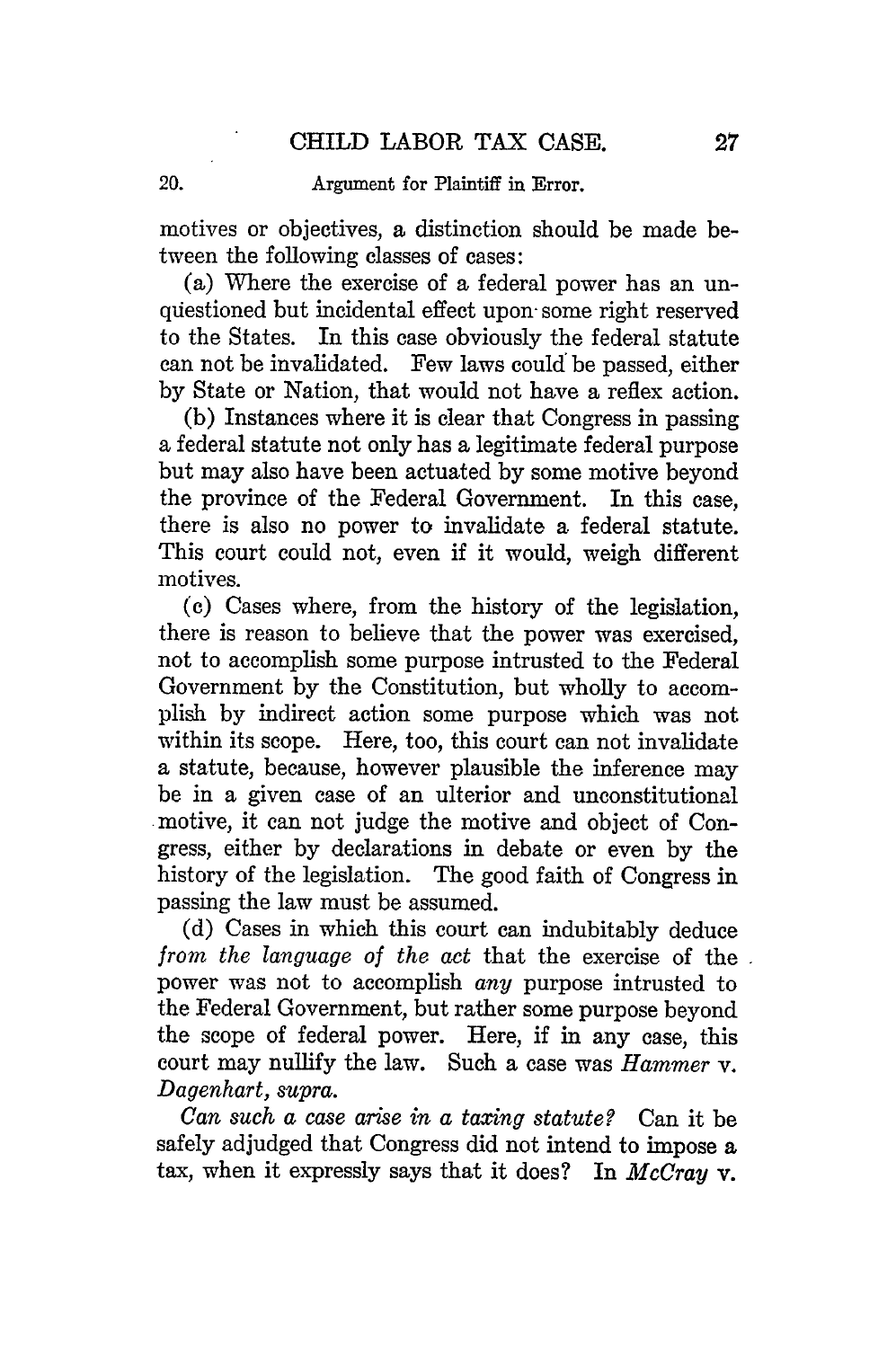#### Argument for Defendant in Error. 259 *U. S.*

*United States, supra,* this court answered this question in the negative.

In the instant case it may be that Congress intended incidentally to regulate child labor by the exercise of its taxing power, but this is one of the cases where Congress, having lawfully chosen the subjects for taxation, its exercise of an undoubted power cannot be challenged, because such tax may have an incidental effect upon some reserved rights of the States. If this were not so, many federal taxes would be assailed, because it has always been true that in levying taxes Congress has taken into consideration matters that are beyond the scope of federal regulation.

*Mr. William P. Bynum,* with whom *Mr. Jno. N. Wilson, Mr. Clement Manly, Mr. W. M. Hendren* and *Mr. Junius Parker* were on the brief, for defendant in error.

That this statute is unconstitutional is determined by the decision in *Hammer* v. *Dagenhart,* 247 U. S. 251, declaring the Child Labor Law of 1916 unconstitutional.

Notwithstanding this solemn decision by this court, Congress in its enactment of the Federal Revenue Act of 1918, the consideration of which began soon after the decision in *Hammer* v. *Dagenhart,* prescribed precisely the same minimum ages and the same working hours which it had prescribed in the statute of 1916, and provided that the employer operating a mine, quarry, mill, cannery or factory, who saw fit to disregard the will of Congress in his employment of children, should, instead of having his goods shut out of interstate commerce, as the statute of 1916 had provided, be subjected to a socalled tax of ten per cent on all the profits of his business additional to all other taxes.

It needs no reference to the debates to ascertain the purpose of Congress in this enactment, and the direct effect of such enactment-if it is to have validity and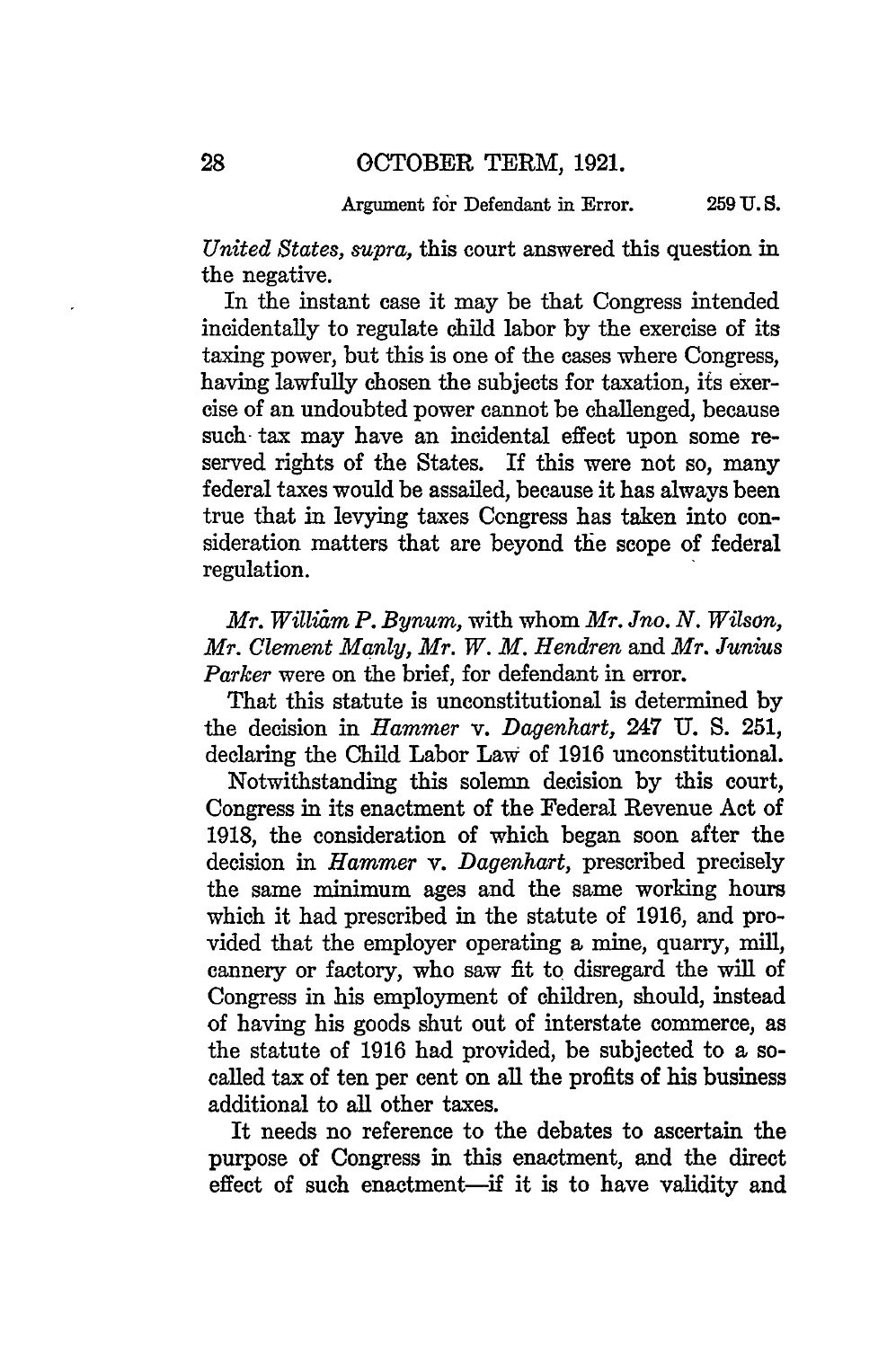## **20.** Argument for Defendant in Error.

effect at all. If recourse to the debates were necessary or desirable, it shows the frankest and clearest expression of the congressional will and purpose...

It does not consist with the dignity that should characterize arguments in this court to discuss, as if it were an uncertain thing, the purpose and effect of this statute. Of course, it is not a revenue statute, and of course it is an attempt to impose upon all the citizens in all the States the congressional will as to their conduct in the operation of their manufacturing, mining and quarrying enterprises.

The statute is condemned by the principles announced by this court in numerous cases, including cases in which taxing statutes have been upheld. *McCulloch v. Maryland,* 4 Wheat. 316, 423; *Veazie Bank* v. *Fenno,* 8 Wall. 533, 548; *United States v. Doremus,* 249 U. *S.* 86, 93; Cooley on Taxation, 3d ed., 82.

If sustained as a tax, it must be as a privilege tax, and yet it does not purport to bear any relation in amount to the extent that the privilege is enjoyed. It is not a tax on the products of child labor, but it is a tax on the employing of children under circumstances not approved by Congress, and the amount to be paid for disobedience to the will of Congress is arrived at precisely as the criminal judge arrives at the fine to be paid by a convicted criminal. So this statute imposes a tax of ten per cent on the total profits, whether from the employment of children or the employment of adults--whether from the investment of large capital, or skill or good fortune in management-that the offending employer has made during the year.

The employment of children, under conditions and circumstances condemned by the competent legislative authority, has never in the history of the world been treated as a privilege, but has always been treated as a crime. Whatever may be said as to the hours and cir-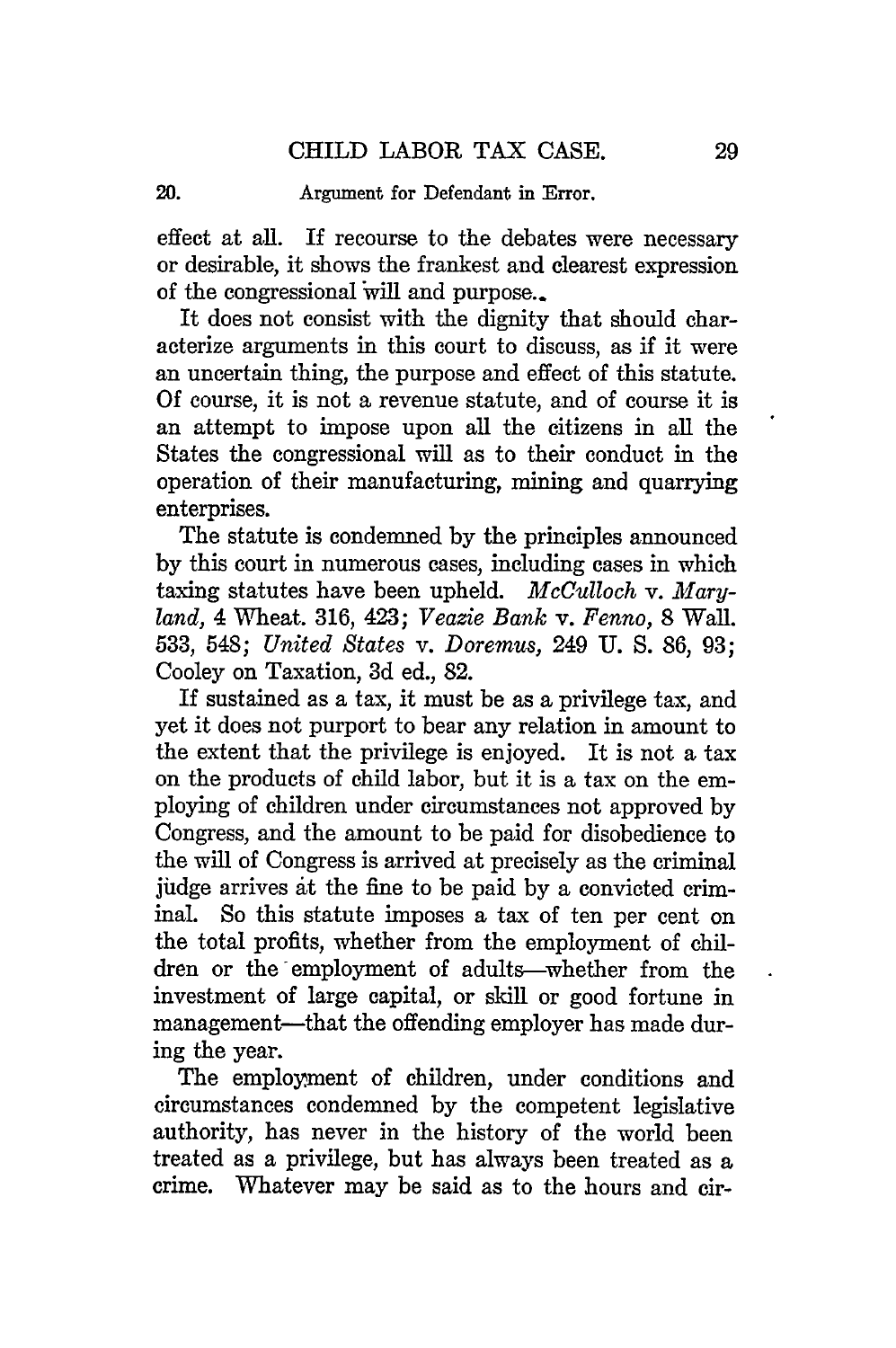#### Argument for Defendant in Error. **259 U. S.**

cumstances of employment of adults, no one for many years has doubted that the regulation of minimum ages for children's employment, and maximum hours for a child's day labor, is within the police power of the States.

This statute is **a** criminal statute, under the general title "A Bill to Raise Revenue." It is an attempt to make regulations, in accordance with congressional wishes, and applicable to the whole country, in a matter so influenced by local surroundings as to be properly regulated only by local legislatures.

It is not true that the taxing power of Congress is limited only by the limitations expressly stated by the Constitution to be applicable to the power to tax, to-wit, that exports may not be taxed, and that direct taxes must be apportioned, and excise taxes uniform. This court has expressly and repeatedly recognized other limitations. *Evans* v. *Gore,* 253 U. S. 245; *Collector* v. *Day,* 11 Wall. **113;** *Pollock* v. *Farmers' Loan & Trust Co.,* 157 U. **S.** 429, 585, 601, 652, **653;** *United States* v. *Railroad Co.,* **17** Wall. **322.**

Considering the sovereign powers of the Federal Government and of the States respectively in their several spheres, this court has condemned this statute in principle in its condemnation of certain taxing statutes of the States. *Western Union Telegraph Co. v. Kansas,* 216 **U. S.** 1, 37; *International Paper Co. v. Massachusetts,* 246 U. **S.** 135.

It is the Constitution and the federal statutes enacted in accordance therewith that constitute the supreme law of the land, and federal statutes enacted otherwise are not only not the supreme law of the land but not law at all. Under our Constitution the Nation and the States are not to be weighed in the balance to ascertain any general supremacy-the Nation is supreme in the exercise of the powers delegated to it, and the States are supreme in the exercise of the powers reserved to them. *Collector v. Day, supra.*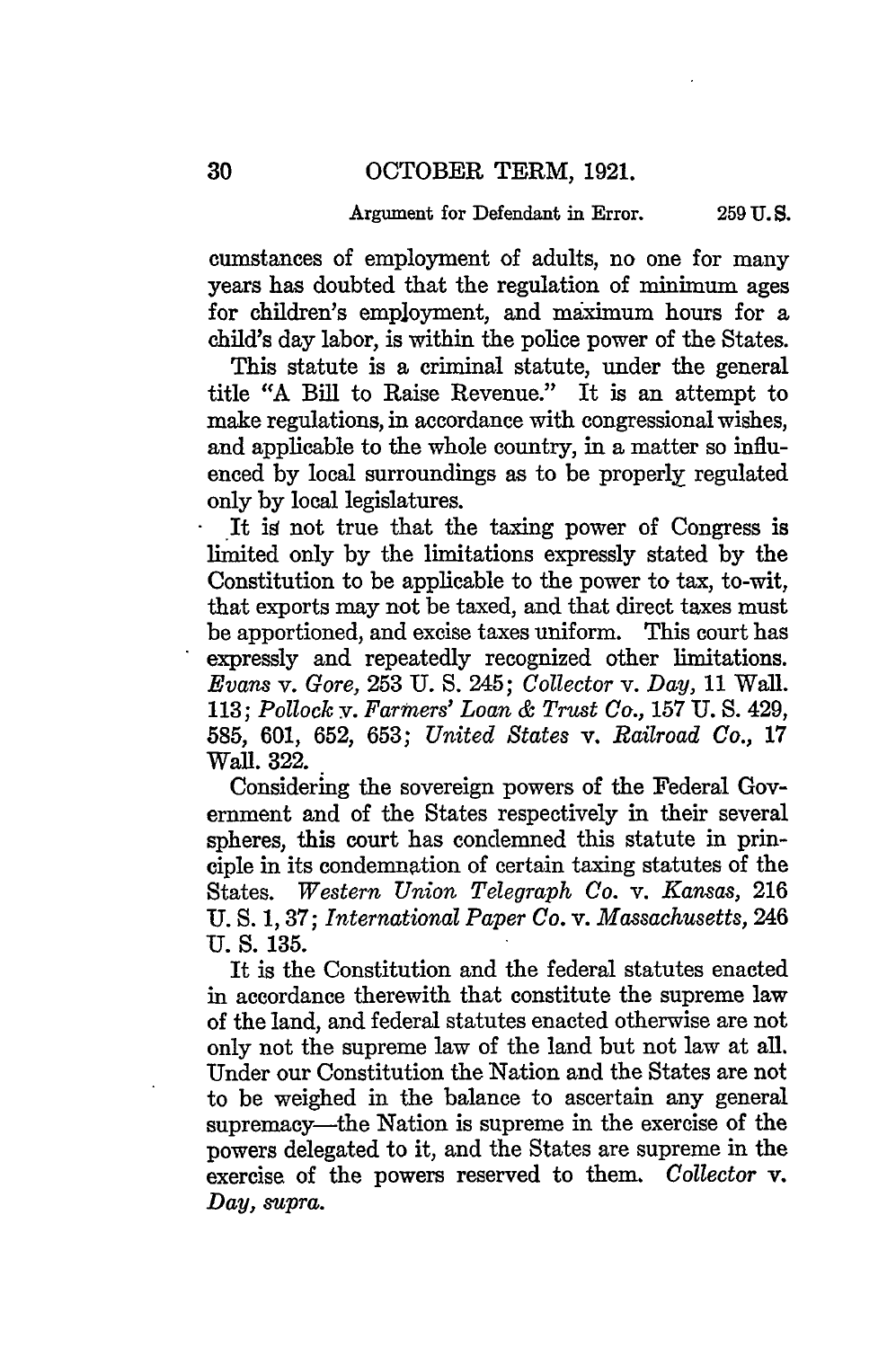#### 20. Argument for Defendant in Error.

The attributes of sovereignty that belong to the States in matter of taxation have been declared by this court in numerous cases to be of the kind, character and quality that belong to the Federal Government. *Bell's Gap R. R. Co. v. Pennsylvania,* 134 U. **S.** 232; *Flint v. Stone Tracy Co.,* 220 U. *S.* 107, 160.

The power of Congress is "to lay and collect taxes, duties, imposts and excises," and there is no expressly given power to provide, under color of a tax law, for the "general welfare of the United States."

The fact that protective tariffs have been levied and have always been assumed to be valid is in no way controlling or influential in the present case. It is frequently suggested that this analogy requires the courts to sustain any tax imposed in the ostensible exercise of the taxing power, even though it is plainly apparent that revenue is not sought. This, though, leaves out of consideration the fact that Congress does have the undoubted power to exclude importations altogether, and since the greater includes the less, it must have the power to place such conditions upon the importations as it sees fit.

The decisions of this court that sustain revenue acts of Congress which incidentally affect conduct directly to be regulated only by the States, do not constitute authorities for sustaining this statute.

Congress could not possibly levy internal excise taxes, whether collected by stamps or otherwise, without some incidental interference with the conduct of citizens in those fields which are directly regulatable only by the States. *License Tax Cases,* 5 Wall. 462; *Nicol* v. *Ames,* 173 U. S. 509; *Flint v. Stone Tracy Co.,* 220 U. S. 107; *Knowlton v. Moore,* 178 U. S. 41; *Spreckels Sugar Refining Co. v. McClain,* 192 U. **S.** 397; *Springer v. United States,* 102 U. S. 586.

*Veazie Bank v. Fenno,* 8 Wall. 533; *United States v. Doremus,* 249 U. *S.* 86; and *McCray v. United States,*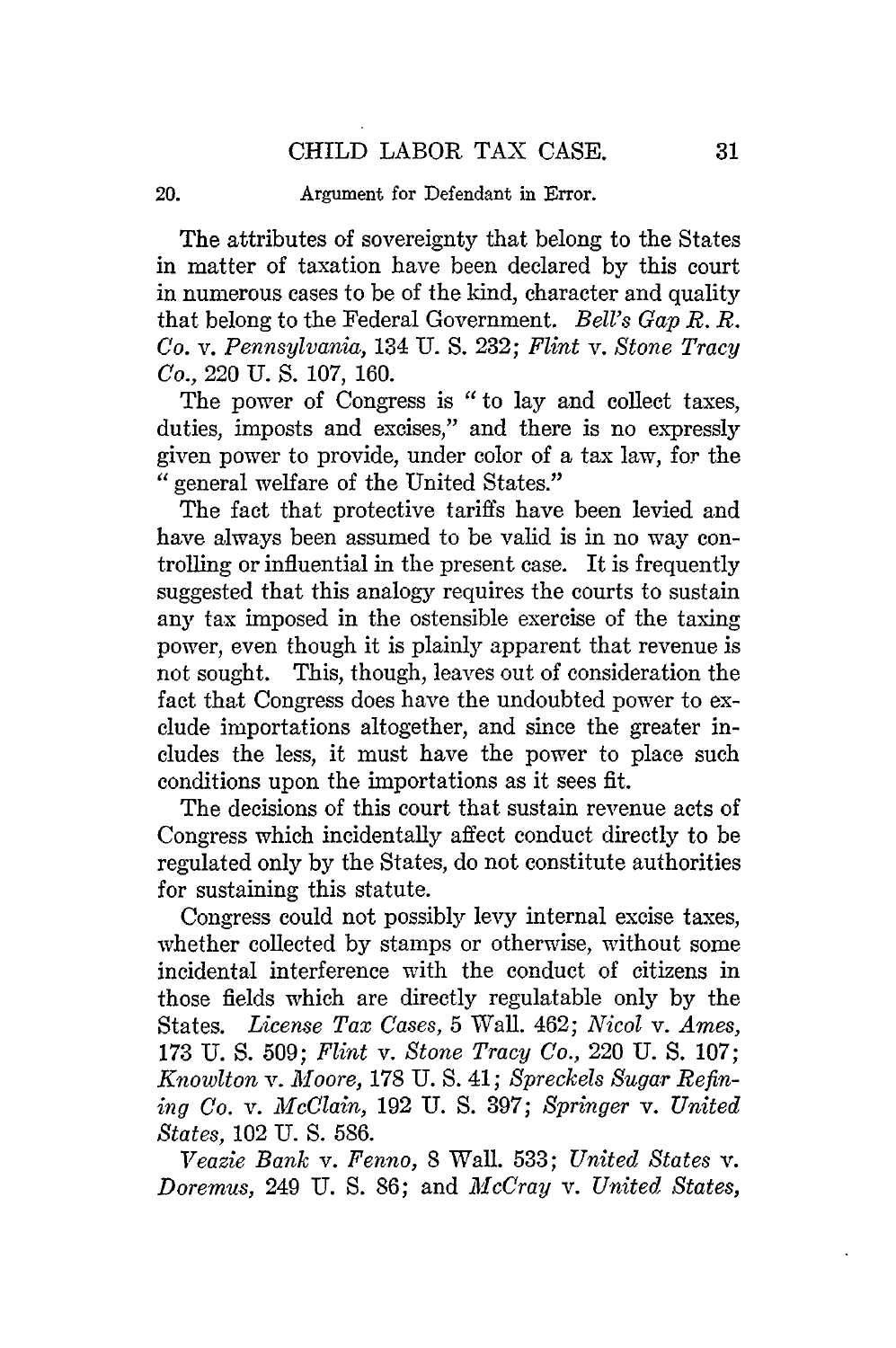#### Argument for Defendant in Error. **259 U. S.**

**195 U. S. 27,** are distinguishable from the case at bar, and are not authorities for holding this statute constitutional.

The decision in the *Veazie Bank Case-as* distinguished from some of the unnecessary words of the Chief Justice-is authority only for the proposition, not here contested, that, where the power to regulate exists, the court will not deny the validity of any statute that accomplishes such regulation.

This is a Federal Government with a written constitution, and if any statute, federal or state, is not in accordance with that written constitution, it is the duty of this court to declare such statute void. *Fairbank* v. *United States,* **181 U. S.** 283, 285.

This is a federated government-"an indissoluble union of indestructible States "--and no state legislation is valid that encroaches upon the powers delegated to the union, and no federal legislation is valid that encroaches upon the powers reserved to the States. Inevitably the efficient exercise of a federal power may incidentally diminish, or otherwise affect, a state power; but if the encroachment be direct, and not incidental, then the federal statute is void. *Hammer* v. *Dagenhart, supra,* 275; *Lane County* v. *Oregon,* 7 Wall. 71, 76; *Fairbank* v. *United States,* 181 U. **S.** 283, 289.

The enforcement of the constitutional limitations on the legislative powers of Congress or the States, resolves itself always into a practical matter. It is quite impossible, by precise legal formula, to limit the extent of the police power of the States as opposed to the limitation of the Fourteenth Amendment; or to define the limitations on the power of Congress prescribed by the due process clause; or to separate the proper functions of State and Nation. After all is said and done, there remains the question of practical effect, and there must be a point, the location of which depends to some extent on the qualities and characteristics of statesmanship of the members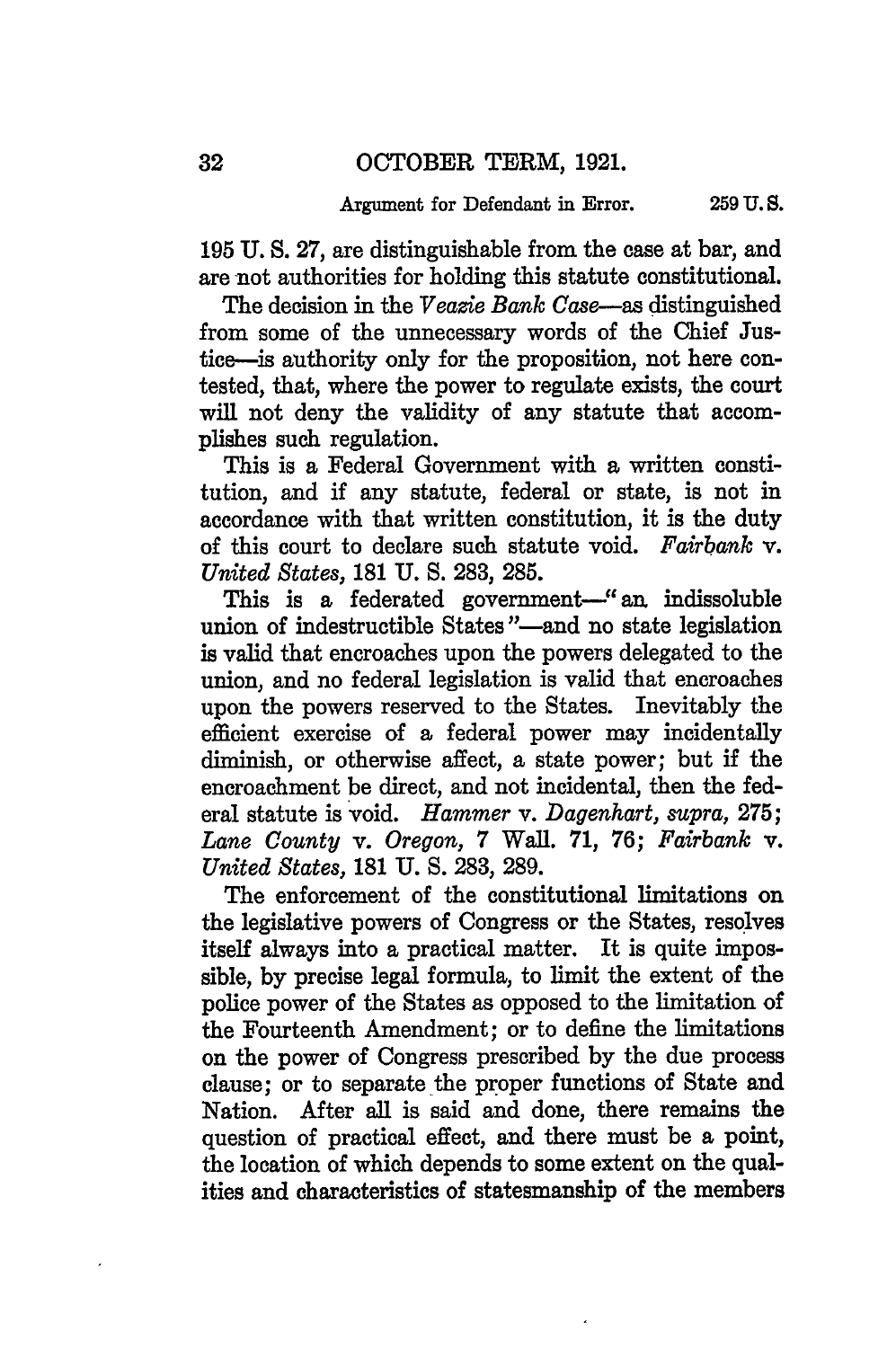## **20.** Argument for Defendant in Error.

of the court, where the court must say "Thus far and no farther."

The maxim of our law, **first** enunciated **by** Marshall, that the power to tax is the power to destroy, is not an admonition to the courts to assume that every tax law passed **by** the sovereign power is valid; but it is an admonition to scrutinize carefully whether the power exists, because of the realization that, if it exists, it may be used to the extent of destruction. *Knowlton v. Moore,* **178 U. S.** 41, **60.**

Even this court may not declare a congressional enactment void because it is in the judgment of members of the court unwise; there must be "juridical unconstitutionality," and not simply "political anti-constitutionality," to warrant the court holding a statute passed **by** Congress unconstitutional and void. This does not mean, though, that this court must demonstrate the constitutionality or unconstitutionality of a statute **by** the application of a legalistic formula or distinction, such as might be very useful in disposing of the ordinary legal question. It does not mean, either, that this court is to shut its eyes to every tendency of the times, or to every consideration of the effect on our institutions of the decision that it is called upon to make. The decisions of this court announced **by** John Marshall stopped the tendency toward magnification of the individual States, and if that tendency had not been stopped the Nation would have been impotent. The present tendency is in the other direction, and the Federal Government is overloaded, while the States are being left to function hardly at all.

The question before this court in this case, is, Whether a resort to the commerce clause of the Constitution having failed, Congress may, **by** a resort to the tax clause of the same instrument, control the entire police power of the States, and so open the door to the complete nationalization of our Government, so ardently desired **by** some of the publicists of our day.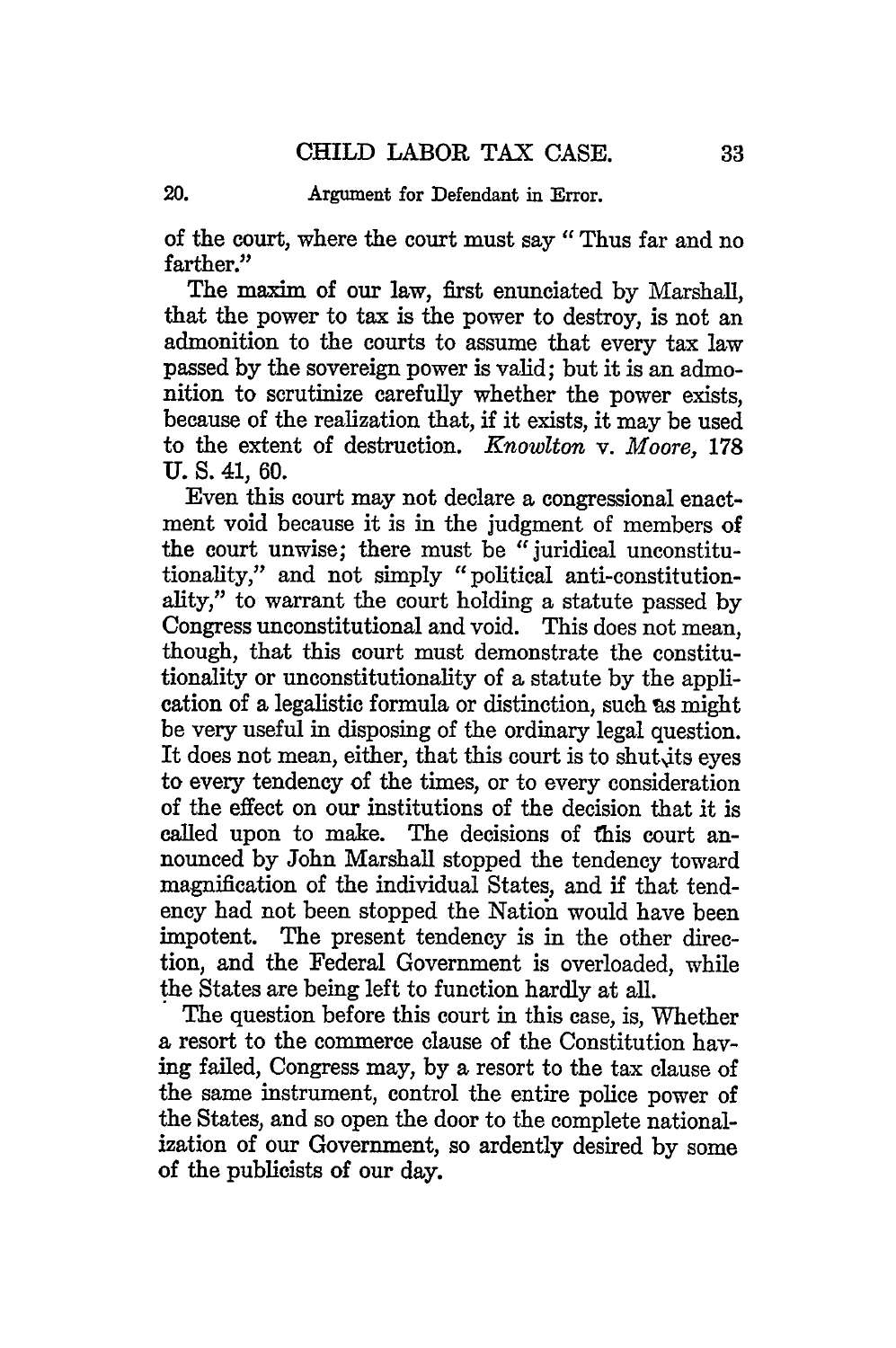MR. CHIEF JUSTICE TAFT delivered the opinion of the court.

This case presents the question of the constitutional validity of the Child Labor Tax Law. The plaintiff below, the Drexel Furniture Company, is engaged in the manufacture of furniture in the Western District of North Carolina. On September 20, 1921, it received a notice from Bailey, United States Collector of Internal Revenue for the District, that it had been assessed \$6,312.79 for having during the taxable year 1919 employed and permitted to work in its factory a boy under fourteen years of age, thus incurring the tax of ten per cent. on its net profits for that year. The Company paid the tax under protest, and after rejection of its claim for a refund, brought this suit. On demurrer to an amended complaint, judgment was entered for the Company against the Collector for the full amount with interest. The writ of error is prosecuted by the Collector direct from the District Court under § 238 of the Judicial Code.

The Child Labor Tax Law is Title XII of an act entitled "An Act To provide revenue, and for other purposes ", approved February 24, 1919, c. 18, 40 Stat. 1057, 1138. The heading of the title is "Tax on Employment of Child Labor **".** It begins with § 1200 and includes eight sections. Section 1200 is as follows:

"SEc. 1200. That every person (other than a bona fide boys' or girls' canning club recognized by the Agricultural Department of a State and of the United States) operating (a) any mine or quarry situated in the United States in which children under the age of sixteen years have been employed or permitted to work during any portion of the taxable year; or (b) any mill, cannery, workshop, factory, or manufacturing establishment situated in the United States in which children under the age of fourteen years have been employed or permitted to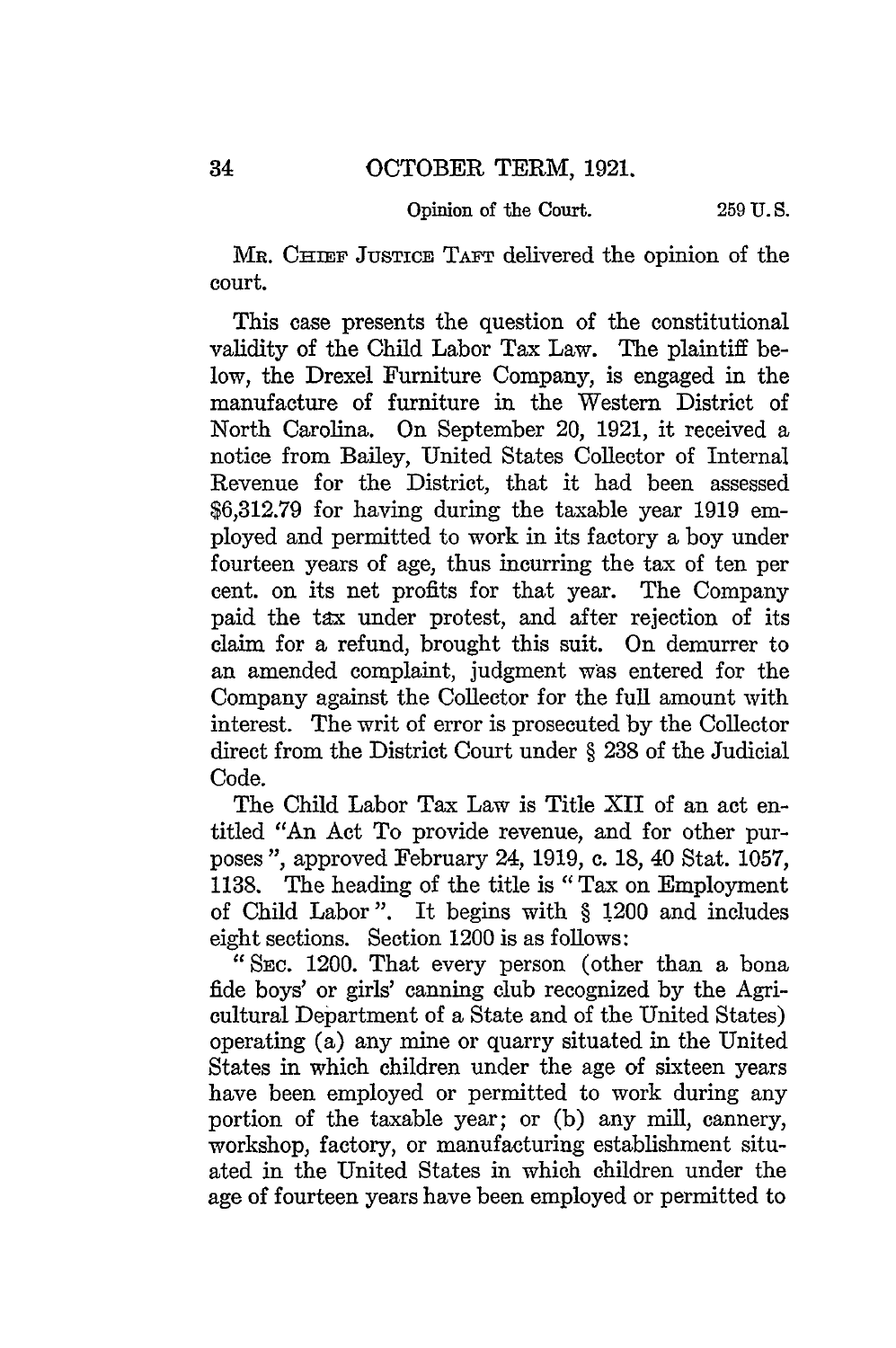# 20. Opinion of the Court.

work, or children between the ages of fourteen and sixteen have been employed or permitted to work more than eight hours in any day or more than six days in any week, or after the hour of seven o'clock post meridian, or before the hour of six o'clock ante meridian, during any portion of the taxable year, shall pay for each taxable year, in addition to all other taxes imposed by law, an excise tax equivalent to 10 per centum of the entire net profits received or accrued for such year from the sale or disposition of the product of such mine, quarry, mill, cannery, workshop, factory, or manufacturing establishment."

Section 1203 relieves from liability to the tax any one who employs a child, believing him to be of proper age. relying on a certificate to this effect issued by persons prescribed by a Board- consisting of the Secretary of the Treasury, the Commissioner of Internal Revenue and the Secretary of Labor, or issued by state authorities. The section also provides in paragraph (b) that "the tax imposed by this title shall not be imposed in the case of any person who proves to the satisfaction of the Secretary that the only employment or permission to work which but for this section would subject him to the tax, has been of a child employed or permitted to work under a mistake of fact as to the age of such child, and without intention to evade the tax."

Section 1206 gives authority to the Commissioner of Internal Revenue, or any other person authorized by him, "to enter and inspect at any time any mine, quarry, mill, cannery, workshop, factory, or manufacturing establishment." The Secretary of Labor, or any person whom he authorizes, is given like authority in order to comply with a request of the Commissioner to make such inspection and report the same. Any person who refuses entry or obstructs inspection is made subject to fine or imprisonment or both.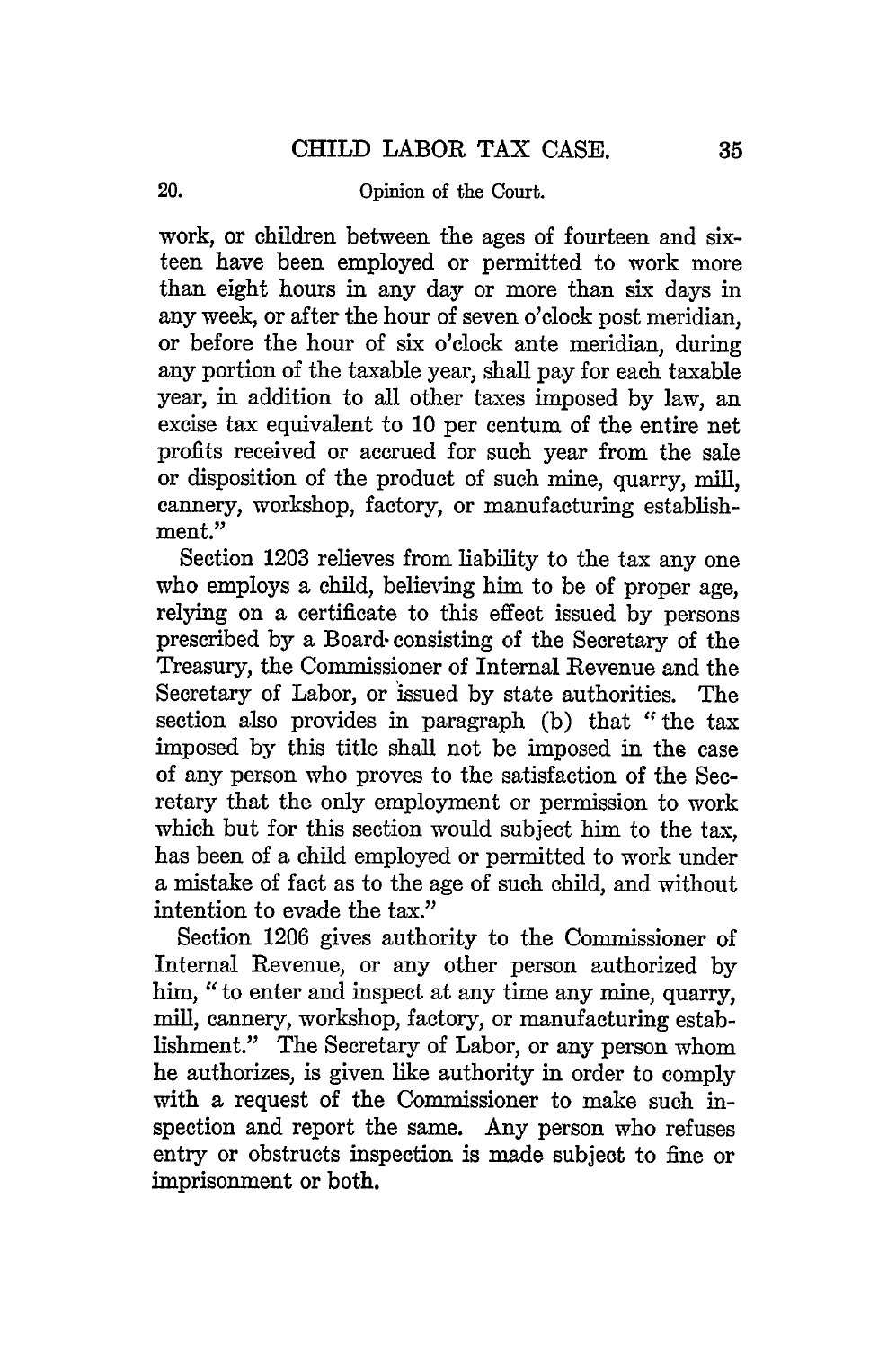## Opinion of the Court. **259 U. S.**

The law is attacked on the ground that it is a regulation of the employment of **child** labor in the States-an exclusively state function under the Federal Constitution and within the reservations of the Tenth Amendment. It is defended on the ground that it is a mere excise tax levied **by** the Congress of the United States under its broad power of taxation conferred **by** § **8,** Article I, of the Federal Constitution. We must construe the law and interpret the intent and meaning of Congress from the language of the act. The words are to be given their ordinary meaning unless the context shows that they are differently used. Does this law impose a tax with only that incidental restraint and regulation which **a** tax must inevitably involve? Or does it regulate **by** the use of the so-called tax as a penalty? If a tax, it.is clearly an excise. If it were an excise on a commodity or other thing of value we might not be permitted under previous decisions of this court to infet solely from its heavy burden that the act intends a prohibition instead of a tax. But this act is more. It provides a heavy exaction for **a** departure from a detailed and specified course of conduct in business. That course of business is that employers shall employ in mines and quarries, children of an age greater than sixteen years; in mills and factories, children of an age greater than fourteen years, and shall prevent children of less than sixteen years in **mills** and factories from working more than eight hours a day or six days in the week. If an employer departs from this prescribed course of business, he is to pay to the Government one-tenth of his entire net income in the business for a full year. The amount is not to be proportioned in any degree to the extent or frequency of the departures, but is to be paid **by** the employer in full measure whether he employs five hundred children for a year, or employs only one for a day. Moreover, if he does not know the **child** is within the named age limit, he is not to **pay;**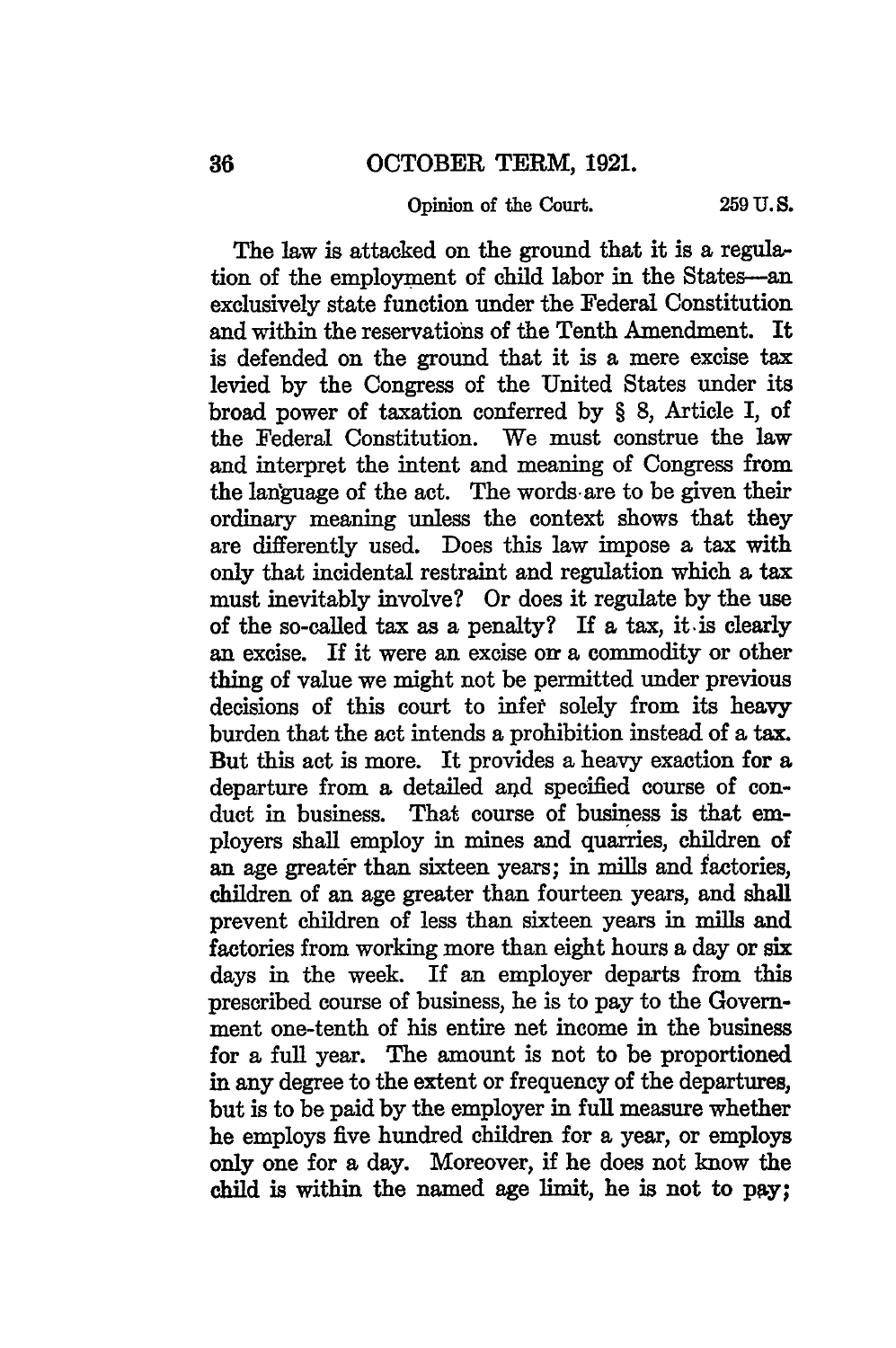## **20.** Opinion of the Court.

that is to say, it is only where he knowingly departs from the prescribed course that payment is to be exacted. Scienter is associated with penalties not with taxes. The employer's factory is to be subject to inspection at any time not only **by** the taxing officers of the Treasury, the Department normally charged with the collection of taxes, but also **by** the Secretary of Labor and his subordinates whose normal function is the advancement and protection of the welfare of the workers. In the light of these features of the act, a court must be blind not to see that the so-called tax is imposed to stop the employment of children within the age limits prescribed. Its prohibitory and regulatory effect and purpose are palpable. **All** others can see and understand, this. How can we properly shut our minds to it?

It is the high duty and function of this court in cases regularly brought to its bar to decline to recognize or enforce seeming laws of Congress, dealing with subjects not entrusted to Congress but left or committed **by** the supreme law of the land to the control of the States. We can not avoid the duty even though it require us to refuse to give effect to legislation designed to promote the highest good. The good sought in unconstitutional legislation is an insidious feature because it leads citizens and legislators of good purpose to promote it without thought of the serious breach it will make in the ark of our covenant or the harm which will come from breaking down recognized standards. In the maintenance of local self government, on the one hand, and the national power, on the other, our country has been able to endure and prosper for near a century and a half.

Out of a proper respect for the acts of a coordinate branch of the Government, this court has gone far to sustain taxing acts as such, even though there has been ground for suspecting from the weight of the tax it was intended to destroy its subject. But, in the act before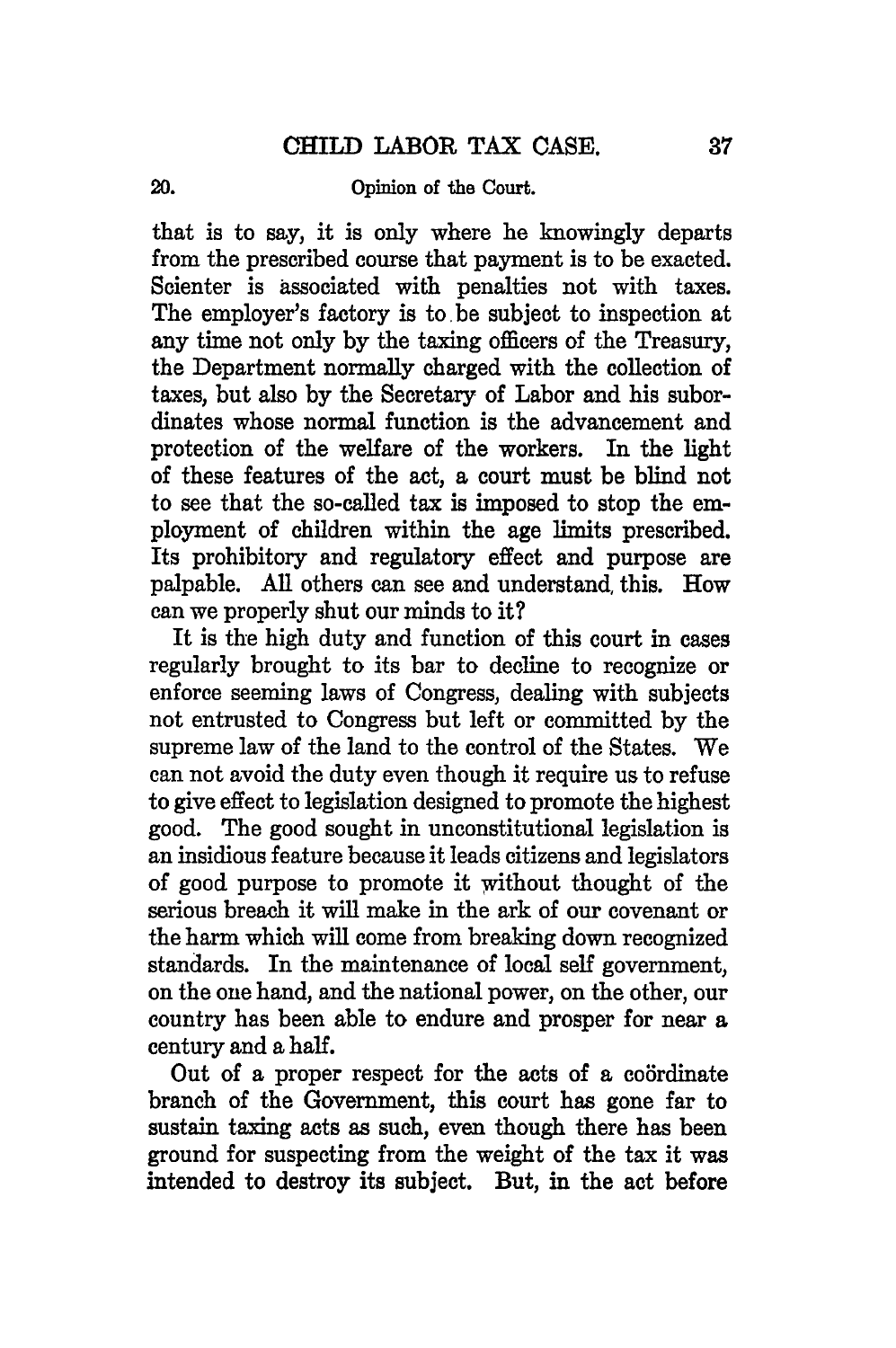#### Opinion of the Court. **259 U. S.**

us, the presumption of validity cannot prevail, because the proof of the contrary is found on the very face of its provisions. Grant the validity of this law, and all that Congress would need to do, hereafter, in seeking to take over to its control any one of the great number of subjects of public interest, jurisdiction of which the States have never parted with, and which are reserved to them **by** the Tenth Amendment, would be to enact a detailed measure of complete regulation of the subject and enforce it **by** a so-called tax upon departures from it. To give such magic to the word "tax" would be to break down all constitutional limitation of the powers of Congress and completely wipe out the sovereignty of the States.

The difference between a tax and a penalty is sometimes difficult to define and yet the consequences of the distinction in the required method of their collection often are important. Where the sovereign enacting the law has power to impose both tax and penalty the difference between revenue production and mere regulation may be immaterial, but not so when one sovereign can impose a tax only, and the power of regulation rests in another. Taxes are occasionally imposed in the discretion of the legislature on proper subjects with the primary motive of obtaining revenue from them and with the incidental motive of discouraging them **by** making their continuance onerous. They do not lose their character as taxes because of the incidental motive. But there comes a time in the extension of the penalizing features of the so-called tax when it loses its character as such and becomes a mere penalty with the characteristics of regulation and punishment. Such is the case in the law before us. Although Congress does not invalidate the contract of employment or expressly declare that the employment within the mentioned ages is illegal, it does exhibit its intent practically to achieve the latter result **by** adopting the criteria of wrongdoing and imposing its principal consequence on those who transgress its standard.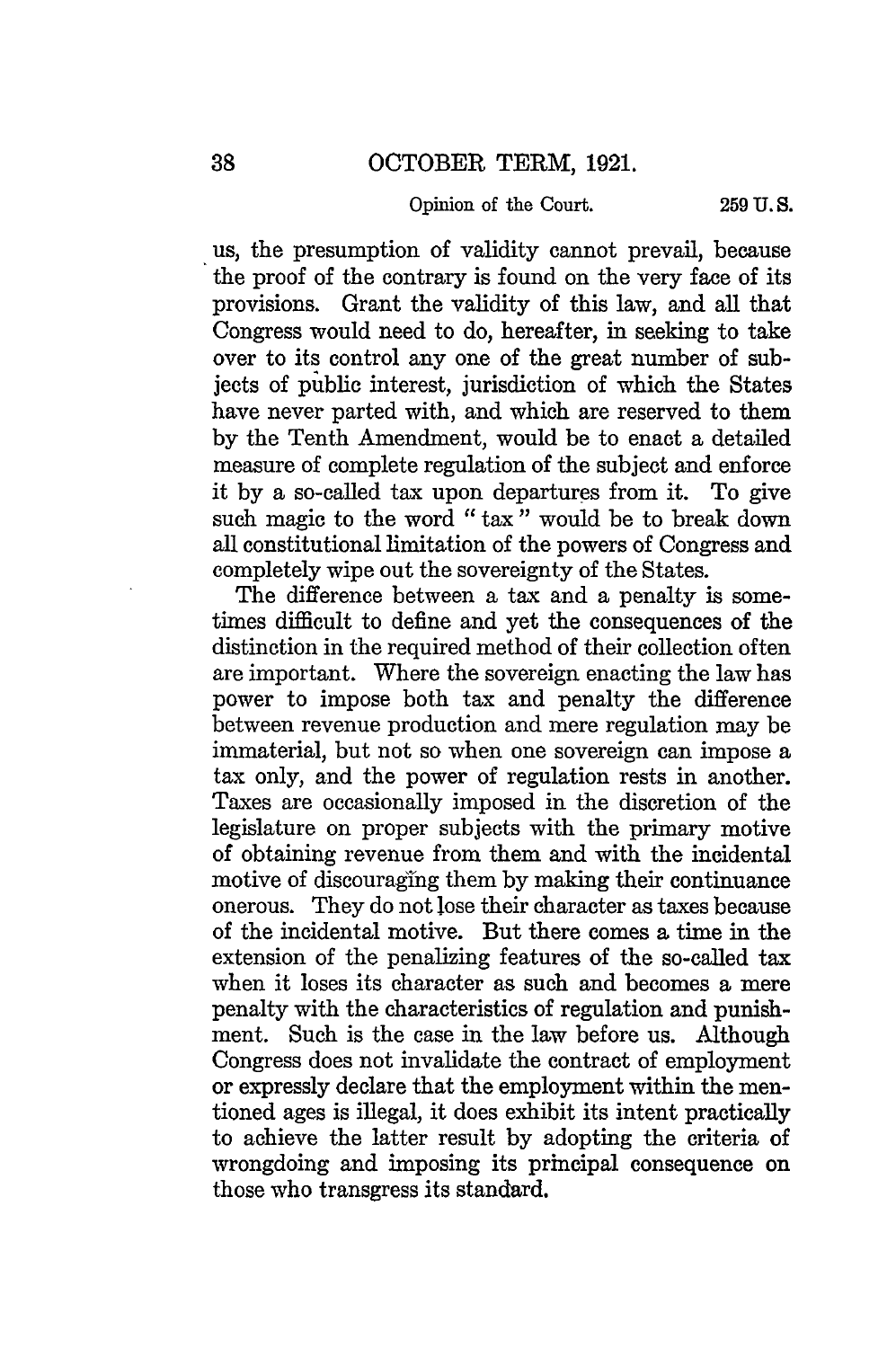## 20 Opinion of the Court.

The case before us can not be distinguished from that of *Hammer* v. *Dagenhart,* 247 U. S. 251. Congress there enacted a law to prohibit transportation in interstate commerce of goods made at a factory in which there was employment of children within the same ages and for the same number of hours a day and days in a week as are penalized by the act in this case. This court held the law in that case to be void. It said:

"In our view the necessary effect of this act is, by means of a prohibition against the movement in interstate commerce of ordinary commercial commodities, to regulate the hours of labor of children in factories and mines within the States, a purely state authority."

In the case at the bar, Congress in the name of a tax which on the face of the act is a penalty seeks to do the same thing, and the effort must be equally futile.

The analogy of the *Dagenhart Case* is clear. The congressional power over interstate commerce is, within its proper scope, just as complete and unlimited as the congressional power to tax, and the legislative motive in its exercise is just as free from judicial suspicion and inquiry. Yet when Congress threatened to stop interstate commerce in ordinary and necessary commodities, unobjectionable as subjects of transportation, and to deny the same to the people of a State in order to coerce them into compliance with Congress's regulation of state concerns, the court said this was not in fact regulation of interstate commerce, but rather that of State concerns and was invalid. So here the so-called tax is a penalty to coerce people of a State to act as Congress wishes them to act in respect of a matter completely the business of the state government under the Federal Constitution. This case requires as did the *Dagenhart Case* the application of the principle announced by Chief Justice Marshall in *McCulloch* v. *Maryland,* 4 Wheat. 316, 423, in a much quoted passage: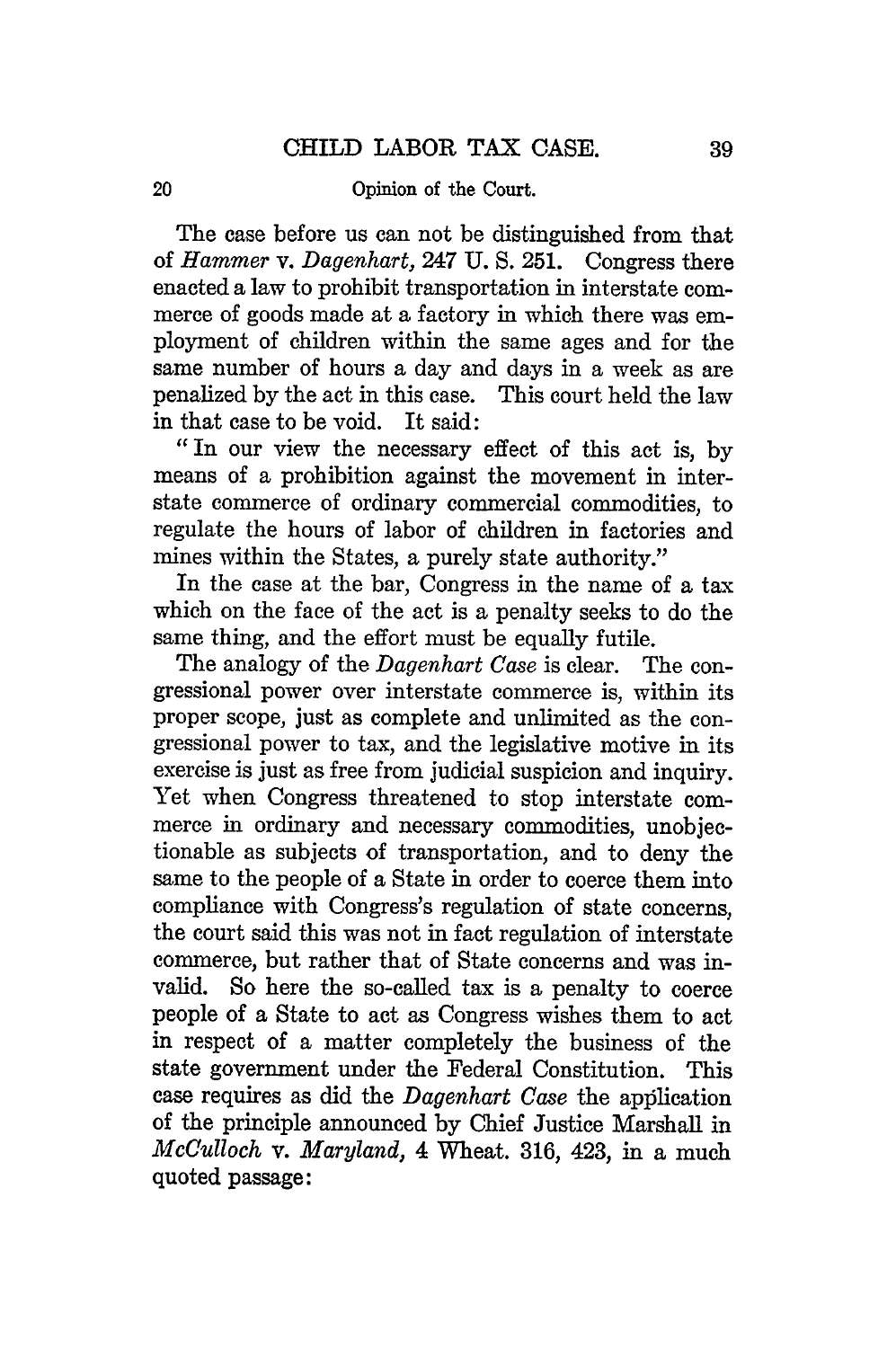## Opinion of the Court. **259 U. S.**

"Should Congress, in the execution of its powers, adopt measures which are prohibited **by** the Constitution; or should Congress, under the pretext of executing its powers, pass laws for the accomplishment of objects not intrusted to the government; it would become the painful duty of this tribunal, should a case requiring such a decision come before it, to say, that such an act was not the law of the land."

But it is pressed upon us that this court has gone so far in sustaining taxing measures the effect or tendency of which was to accomplish purposes not directly within congressional power that we are bound **by** authority to maintain this law.

The first of these is *Veazie Bank* v. *Fenno,* **8** Wall. **533.** In that case, the validity of a law which increased a tax on the circulating notes of persons and state banks from one per centum to ten per ceitum was in question. The **main** question was whether this was a direct tax to be apportioned among the several States "according to their respective numbers." This was answered in the negative. The second objection was stated by the court:

"It is insisted, however, that the tax in the case before us is.excessive, and so excessive as to indicate a purpose on the part of Congress to destroy the franchise of the bank, and is, therefore, beyond the constitutional power of Congress."

To this the court answered (p. 548):

"The first answer to this is that the judicial cannot prescribe to the legislative departments of the government limitations upon the exercise of its acknowledged powers. The power to tax may'be exercised oppressively upon persons, but the responsibility of the legislature is not to the courts, but to the people **by** whom its members are elected. So **if a** particular tax bears heavily upon a corporation, or a class of corporations, it cannot, for that reason only, be pronounced contrary to the Constitution."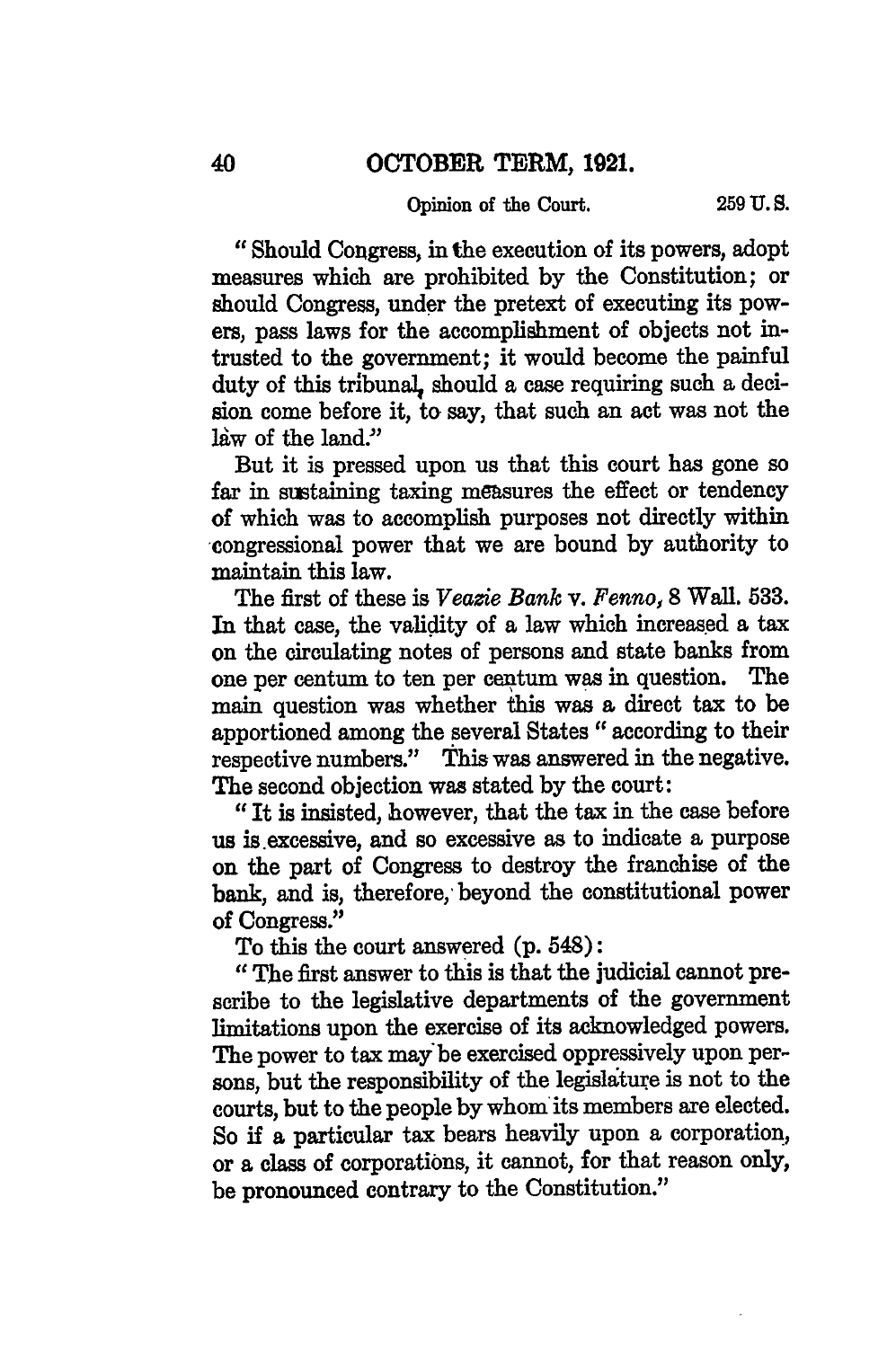# 20. Opinion of the Court.

It will be observed that the sole objection to the tax there was its excessive character. Nothing else appeared on the face of the act. It was an increase of **a** tax admittedly legal to a higher rate and that was all. There were no elaborate specifications on the face of the act, as here, indicating the purpose to regulate matters of state concern and jurisdiction through an exaction so applied as to give it the qualities of a penalty for violation of law rather than a tax.

It should be noted, too, that the court, speaking of the extent of the taxing power, used these cautionary words **(p.** 541):

"There are, indeed, certain virtual limitations, arising from the principles of the Constitution itself. It would undoubtedly be an abuse of the power if so exercised as to impair the separate existence and independent selfgovernment of the States, or if exercised for ends inconsistent with the limited grants of power in the Constitution."

But more than this, what was charged to be the object of the excessive tax was within the congressional authority, as appears from the second answer which the court gave to the objection. After having pointed out the legitimate means taken **by** Congress to secure a national medium or currency, the court said **(p.** 549):

"Having thus, in the exercise of undisputed constitutional powers, undertaken to provide a currency for the whole country, it cannot be questioned that Congress may, constitutionally, secure the benefit of it to the people **by** appropriate legislation. To this end, Congress has denied the quality of legal tender to foreign coins, and has provided by law against the imposition of counterfeit and base coin on the community. To the same end, Congress may restrain, **by** suitable enactments, the circulation as money of any notes not issued under its own authority. Without this power, indeed, its attempts to se-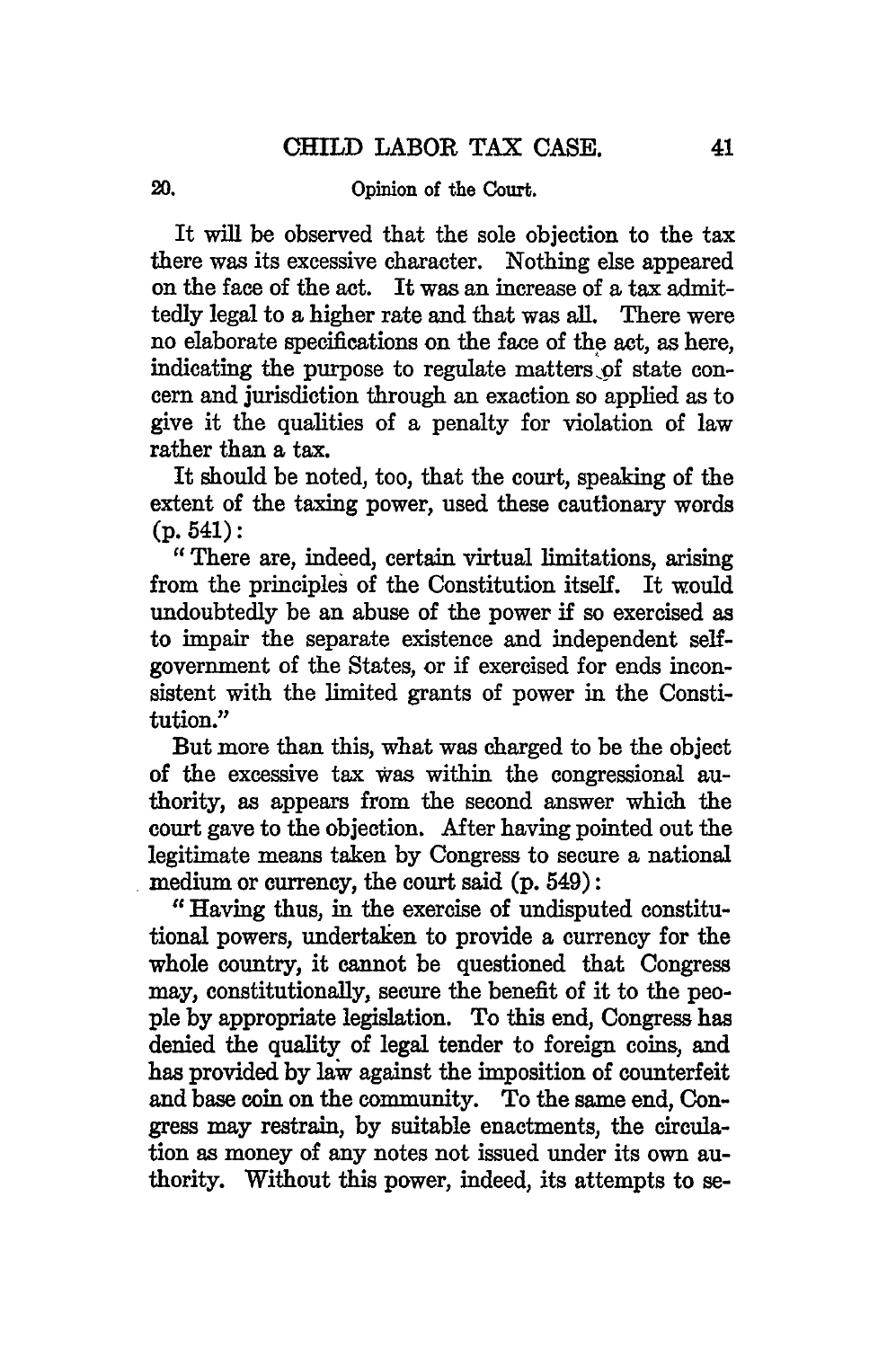#### Opinion of the Court. 259 U.S.

cure a sound and uniform currency for the country must be futile."

The next case is that of *McCray v. United States,* **195** U. S. 27. That, like the *Veazie Bank Case,* was the increase of an excise tax upon a subject properly taxable in which the taxpayers claimed that the tax had become invalid because the increase was excessive. It was a tax on oleomargarine, a substitute for butter. The tax on the white oleomargarine was one-quarter of a cent a pound, and on the yellow oleomargarine was first two cents and was then by the act in question increased to ten cents per pound. This court held that the discretion of Congress in the exercise of its constitutional powers to levy excise taxes could not be controlled or limited by the courts because the latter might deem the incidence of the tax oppressive or even destructive. It was the same principle as that applied in the *Veazie Bank Case.* This was that Congress in selecting its subjects for taxation might impose the burden where and as it would and that a motive disclosed in its selection to discourage sale or manufacture of an article by a higher tax than on some other did not invalidate the tax. In neither of these cases did the law objected to show on its face as does the law before us the detailed specifications of a regulation of a state concern and business with a heavy exaction to promote the efficacy of such regulation.

The third case is that of *Flint* v. *Stone Tracy Co.,* 220 U. S. 107. It involved the validity of an excise tax levied on the doing of business by all corporations, joint stock companies, associations organized for profit having a capital stock represented by shares, and insurance companies, and measured the excise by the net income of the corporations. There was not in that case the slightest doubt that the tax was a tax, and a tax for revenue, but it was attacked on the ground that such a tax could be made excessive and thus used by Congress to destroy the exist-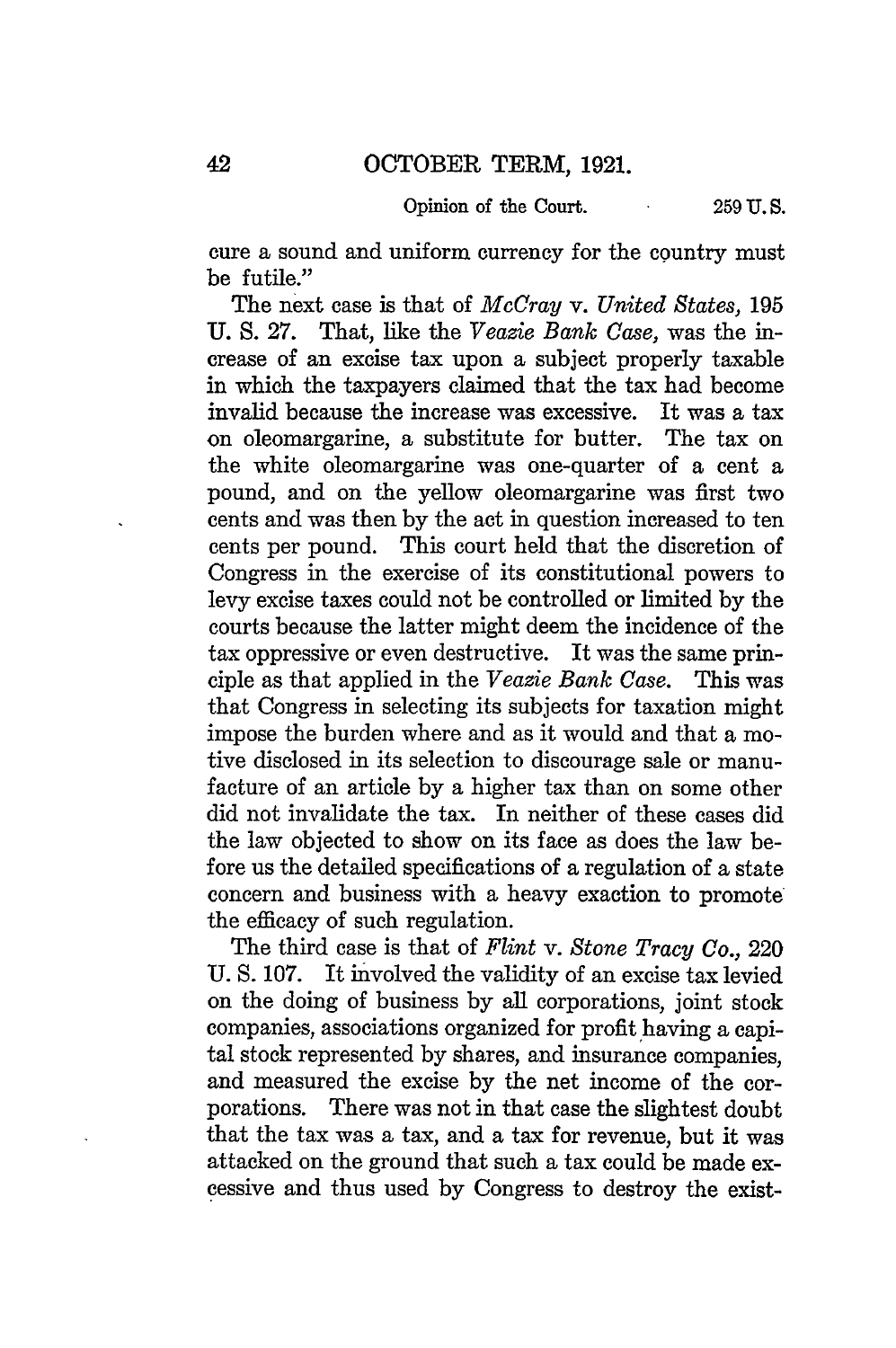#### 20. Opinion of the Court.

ence of state corporations. To this, this court gave the same answer as in the *Veazie Bank* and *MeCray Cases.* It is not so strong an authority for the Government's contention as they are.

The fourth case is *United States v. Doremus,* 249 U. S. 86. That involved the validity of the Narcotic Drug Act, 38 Stat. 785, which imposed a special tax on the manufacture, importation and sale or gift of opium or coca leaves or their compounds or derivatives. It required every person subject to the special tax to register with the Collector of Internal Revenue his name and place of business and forbade him to sell except upon the written order of the person to whom the sale was made on a form prescribed by the Commissioner of Internal Revenue. The vendor was required to keep the order for two years, and the purchaser to keep a duplicate for the same time and both were to be subject to official inspection. Similar requirements were made as to sales upon prescriptions of a physician and as to the dispensing of such drugs directly to a patient by a physician. The validity of a special tax in the nature of an excise tax on the manufacture, importation and sale of such drugs was, of course, unquestioned. The provisions for subjecting the sale and distribution of the drugs to official supervision and inspection were held to have a reasonable relation to the enforcement of the tax and were therefore held valid.

The court said that the act could not be declared invalid just because another motive than taxation, not shown on the face of the act, might have contributed to its passage. This case does not militate against the conclusion we have reached in respect of the law now before us. The court, there, made manifest its view that the provisions of the so-called taxing act must be naturally and reasonably adapted to the collection of the tax and not solely to the achievement of some other purpose plainly within state power.